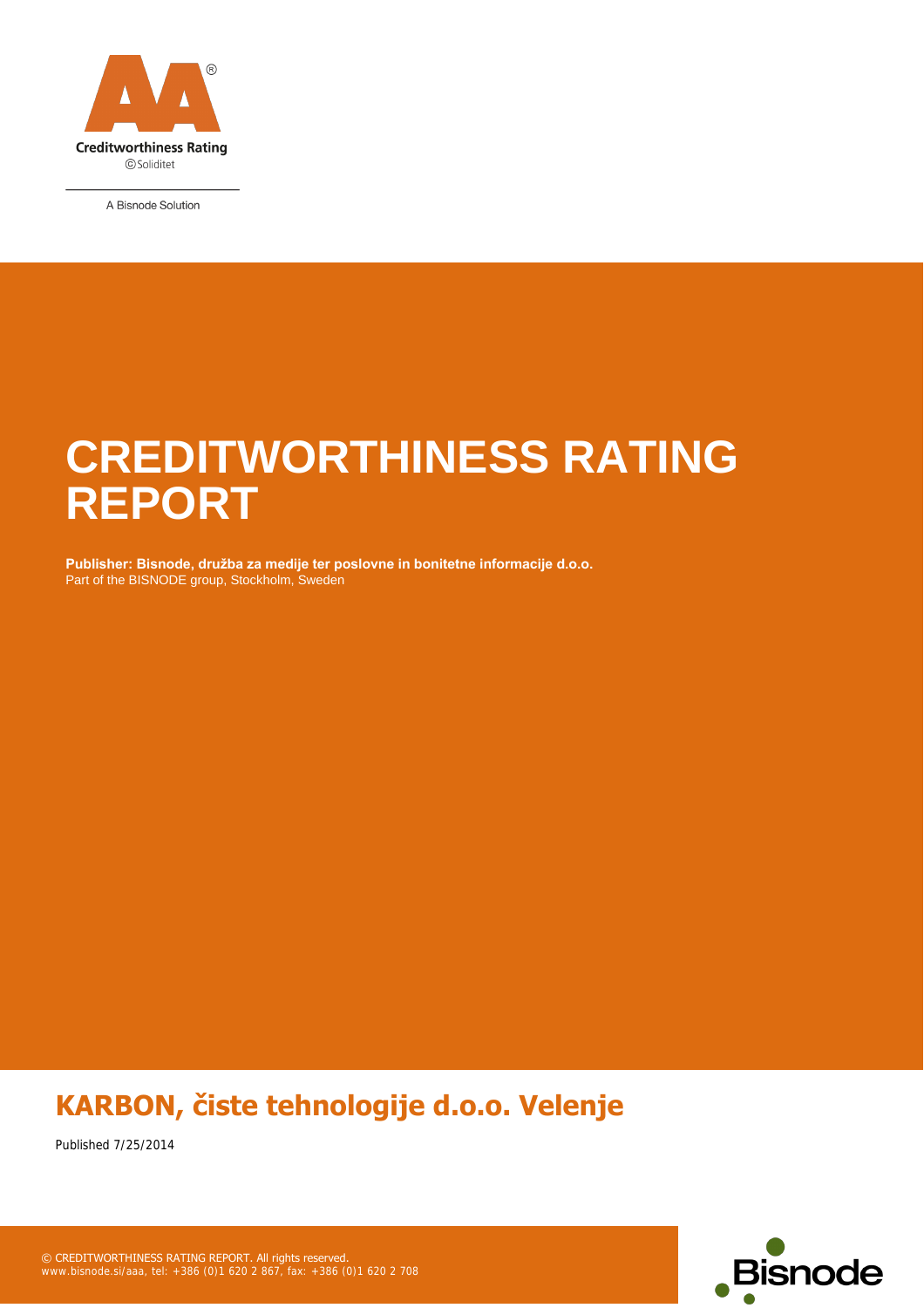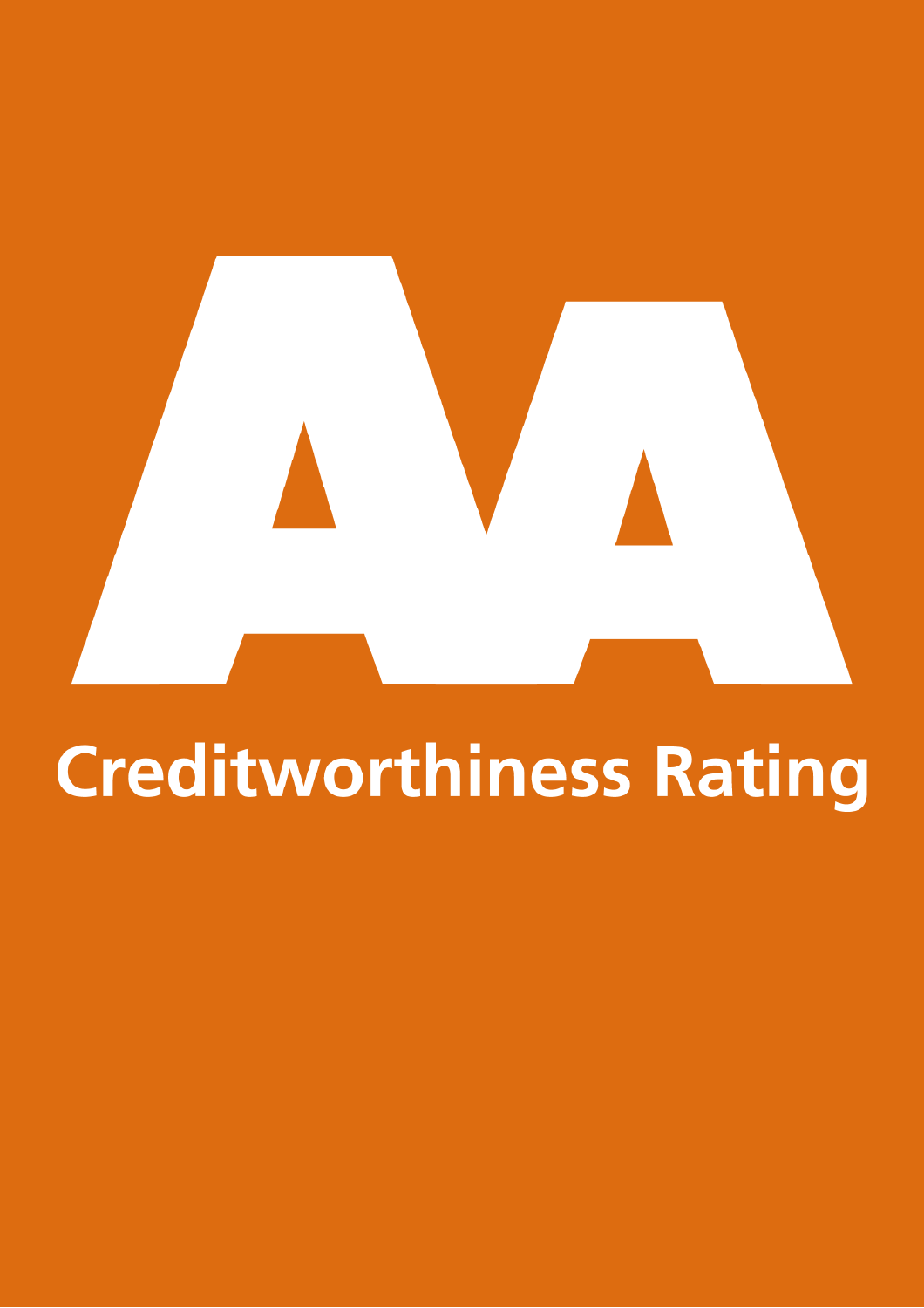### **Table of contents**

- 01. What is creditworthiness rating?
- 02. Registration data
- 03. Balance sheet
- 04. Income statement
- 05. Indicators
- 06. Graphic analysis
- 07. Methodology
- 08. Statistics
- 09. About Bisnode
- 10. Certificate

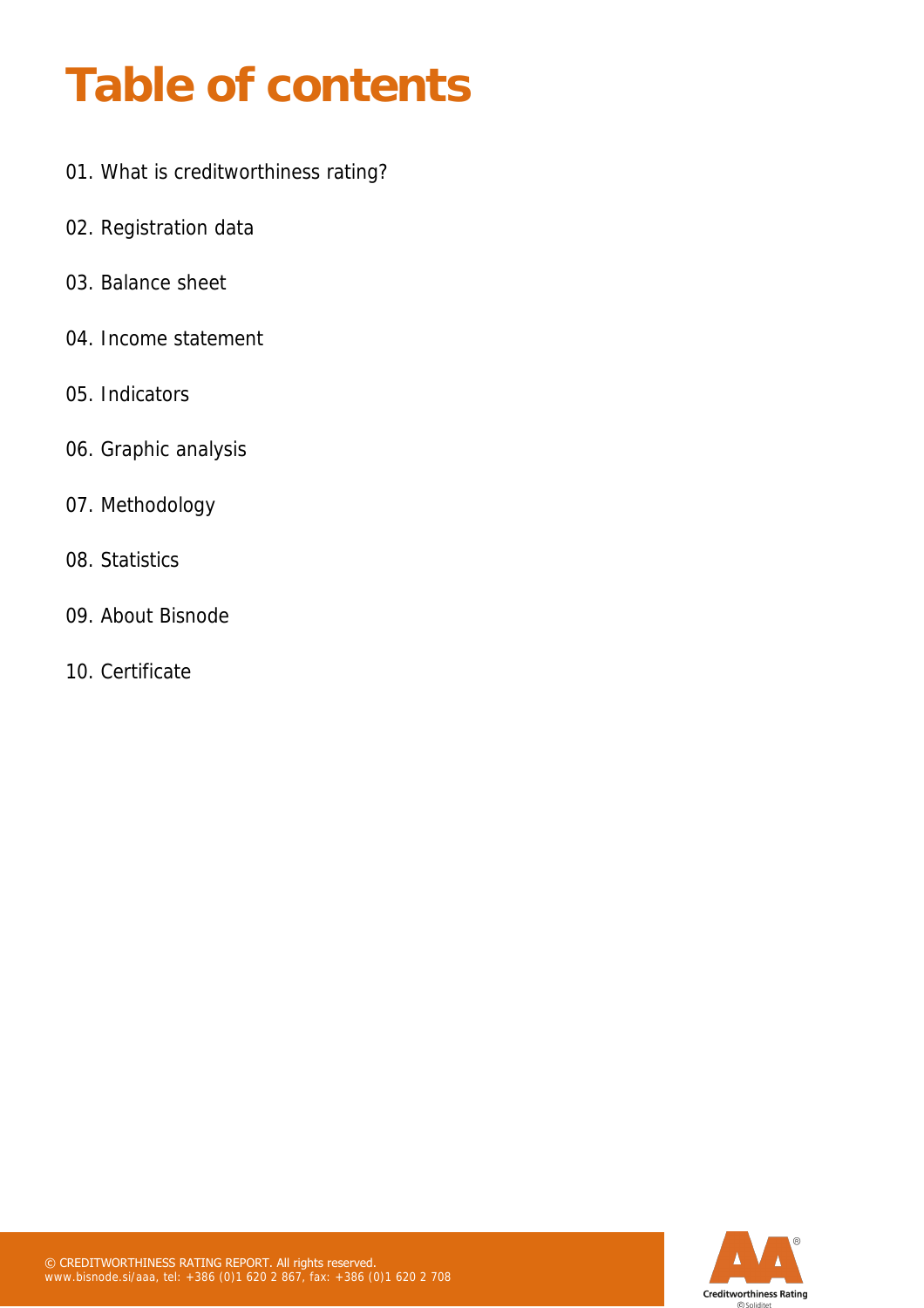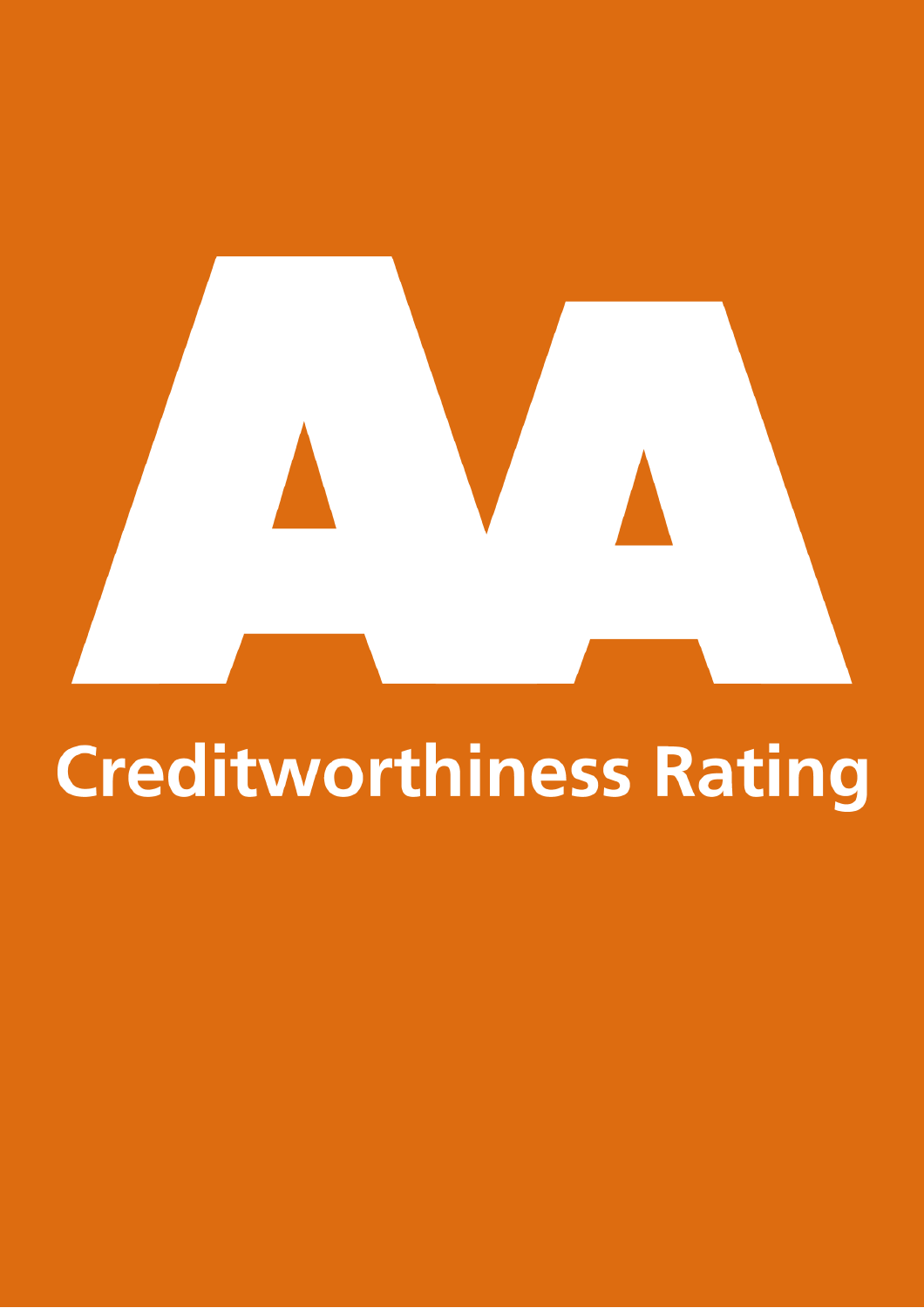### **What is creditworthiness rating?**

Creditworthiness rating is above-average rating value of entities - economic operators. It is based on the entities' financial statements for the last business year and forecasts the safety of operations in the next twelve months.

Companies with creditworthiness rating achieve above-average results and meet the criteria for reduced probability that they would experience any of the following events in the next twelve months:

- bankruptcy, compulsory settlement or liquidation (< 0.32% probability),
- deletion of entity from the companies register  $\left($  < 1.15% probability),
- blocking of the entity's transaction accounts for more than 60 days without interruption or more than 90 days with interruption (< 1.33% probability).

To obtain the AA highest creditworthiness rating, an entity must meet the following additional conditions:

- 1. Total annual revenues must exceed EUR 50,000;
- 2. The participation rate of liabilities must not exceed 80%.

#### **There is a 76% probability that entities with AA creditworthiness rating will maintain the creditworthiness rating also in the next year**

Certification has become an established practice in the international environment and a method for entities to further consolidate their reputation and trust in domestic and foreign business environment. The holders of a certificate thus gain additional trust of their business partners.

The Bisnode Group has a long-term tradition in granting certificates of rating excellence in the following 12 European countries: Sweden, Norway, Finland, Denmark, Germany, Slovenia, Croatia, Serbia, Bosnia and Herzegovina, Poland, Czech Republic and Hungary. In the next years, certification will be carried out at the level of the entire group of 19 European countries in which Bisnode operates.

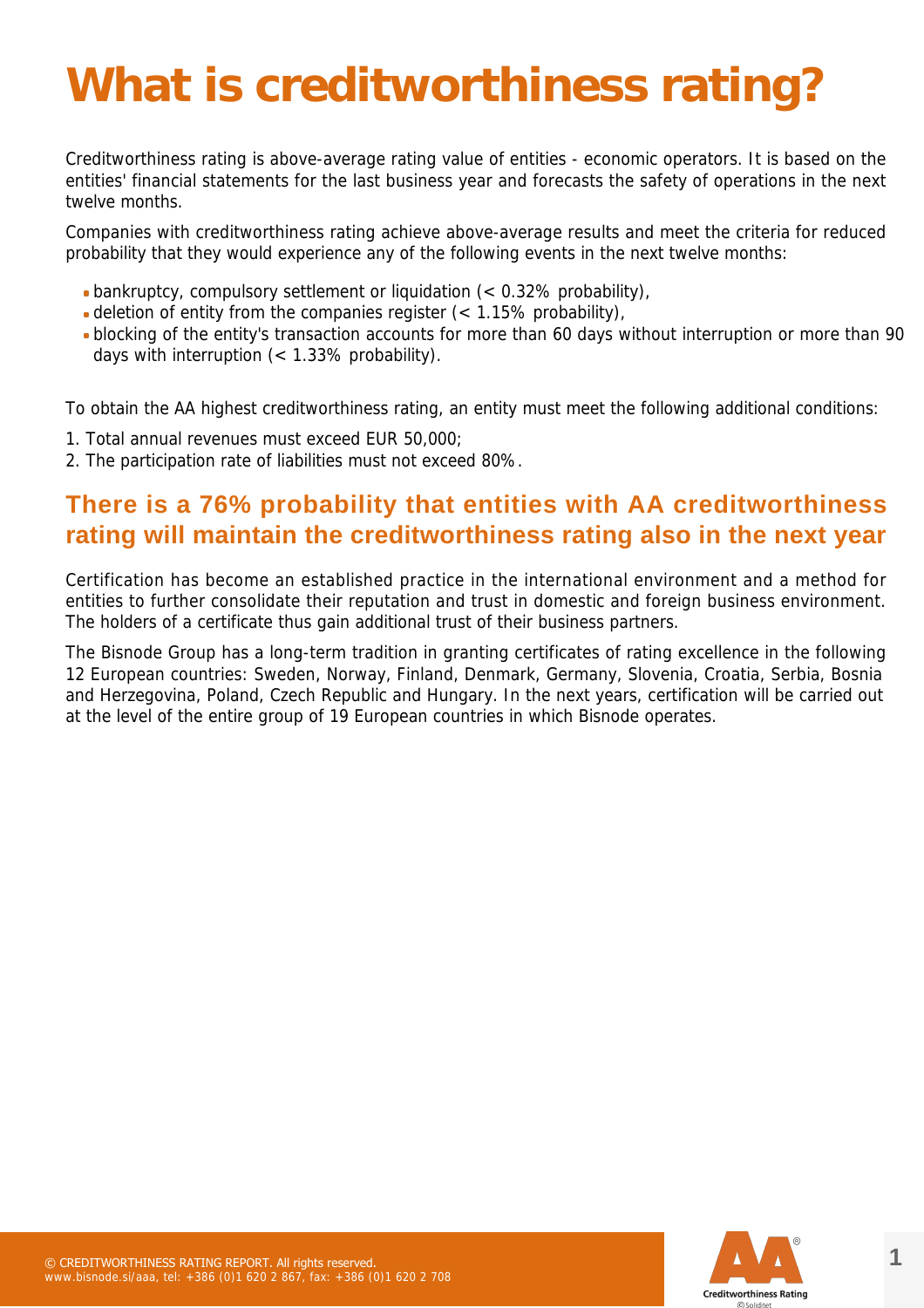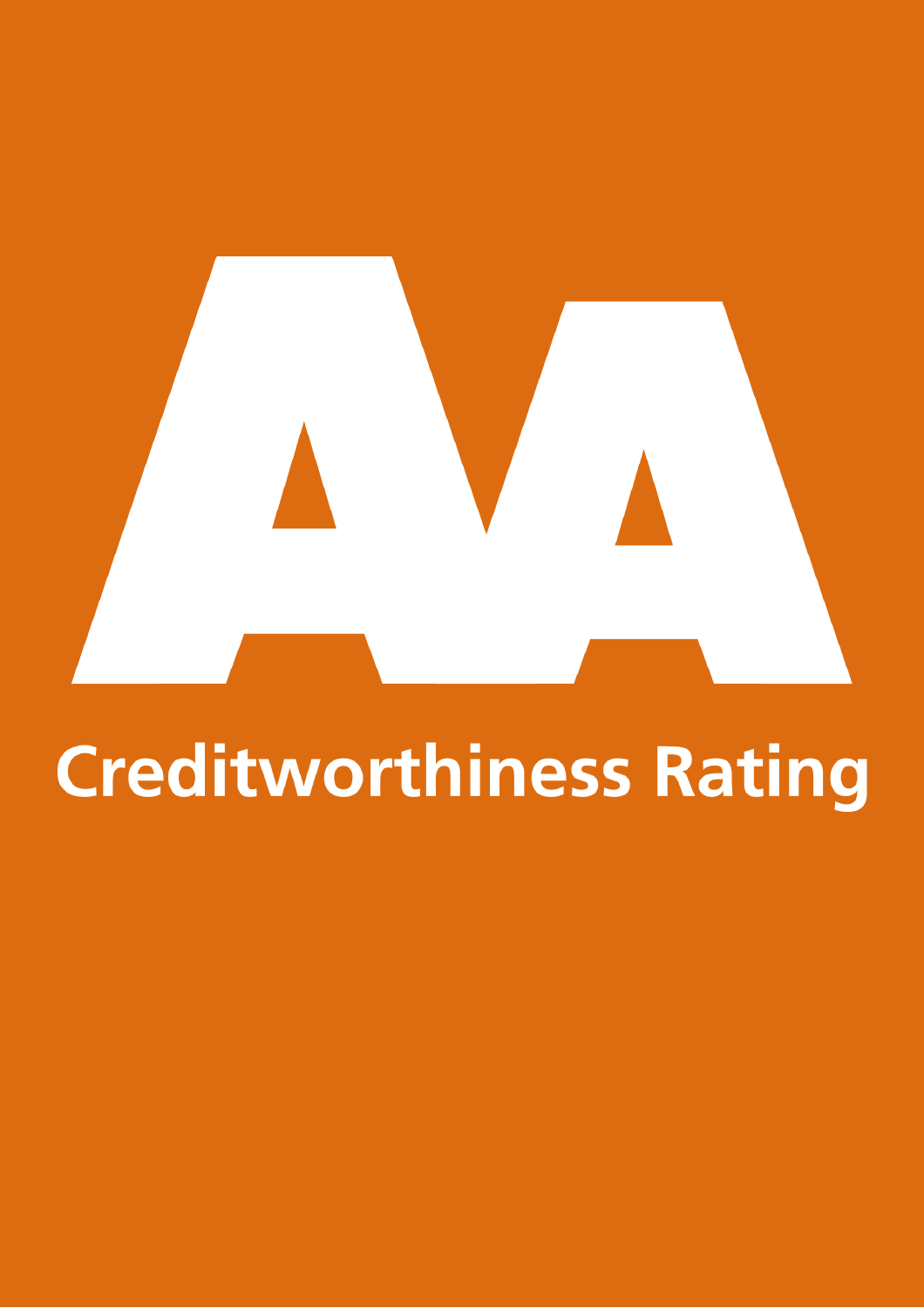### **Registration data**

| KARBON, čiste tehnologije d.o.o. Velenje                                                    |
|---------------------------------------------------------------------------------------------|
| Koroška cesta 40A, 3320 VELENJE                                                             |
| M 72.190 OTHER RESEARCH AND EXPERIMENTAL DEVELOPMENT<br>ON NATURAL SCIENCES AND ENGINEERING |
| LIMITED LIABILITY COMPANY (D.O.O.)                                                          |
| 1762982                                                                                     |
| SI22536205                                                                                  |
| 10768500                                                                                    |
| Okrožno sodišče Celje                                                                       |
| 11/12/2002                                                                                  |
| Micro                                                                                       |
| Savinjska                                                                                   |
|                                                                                             |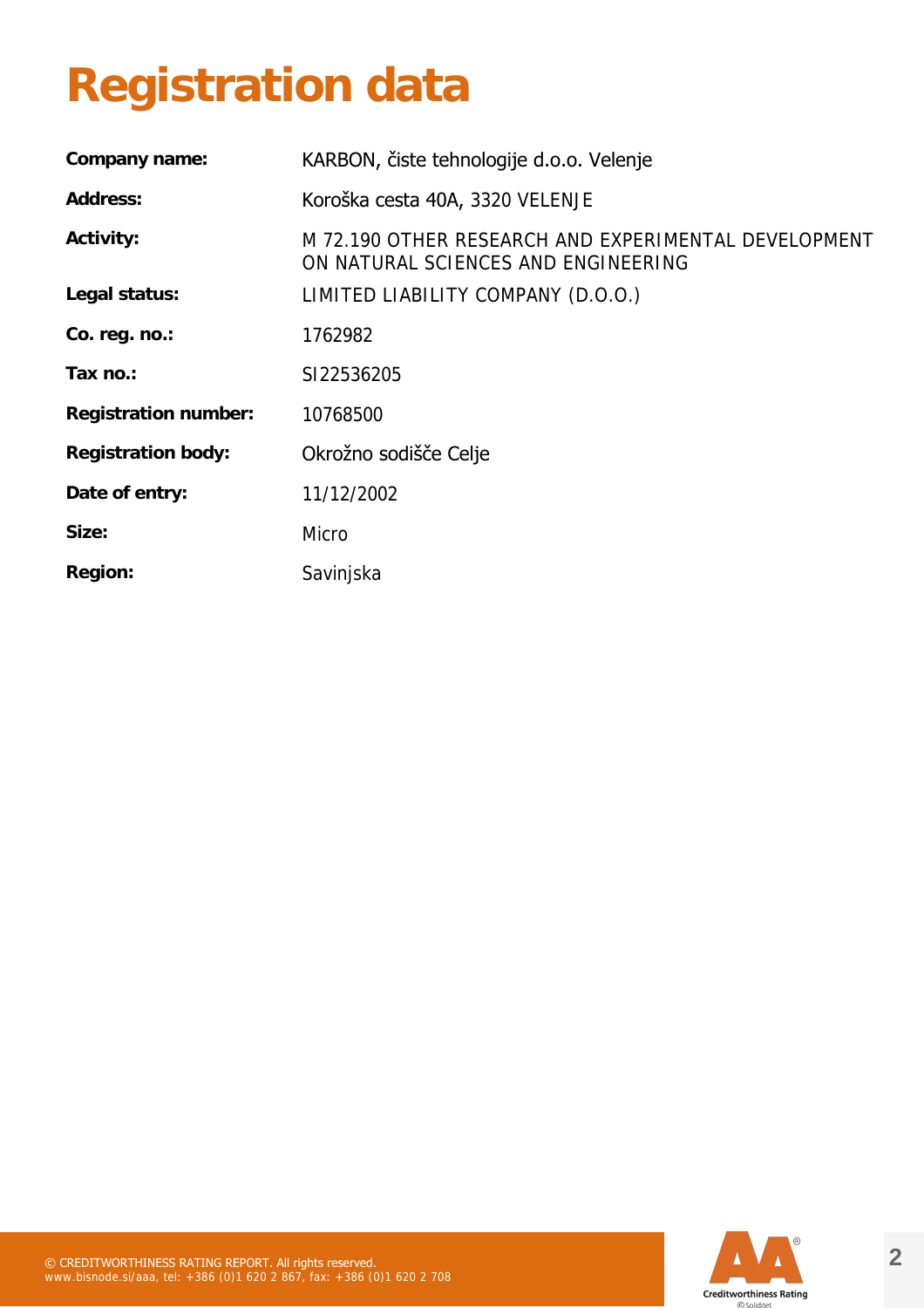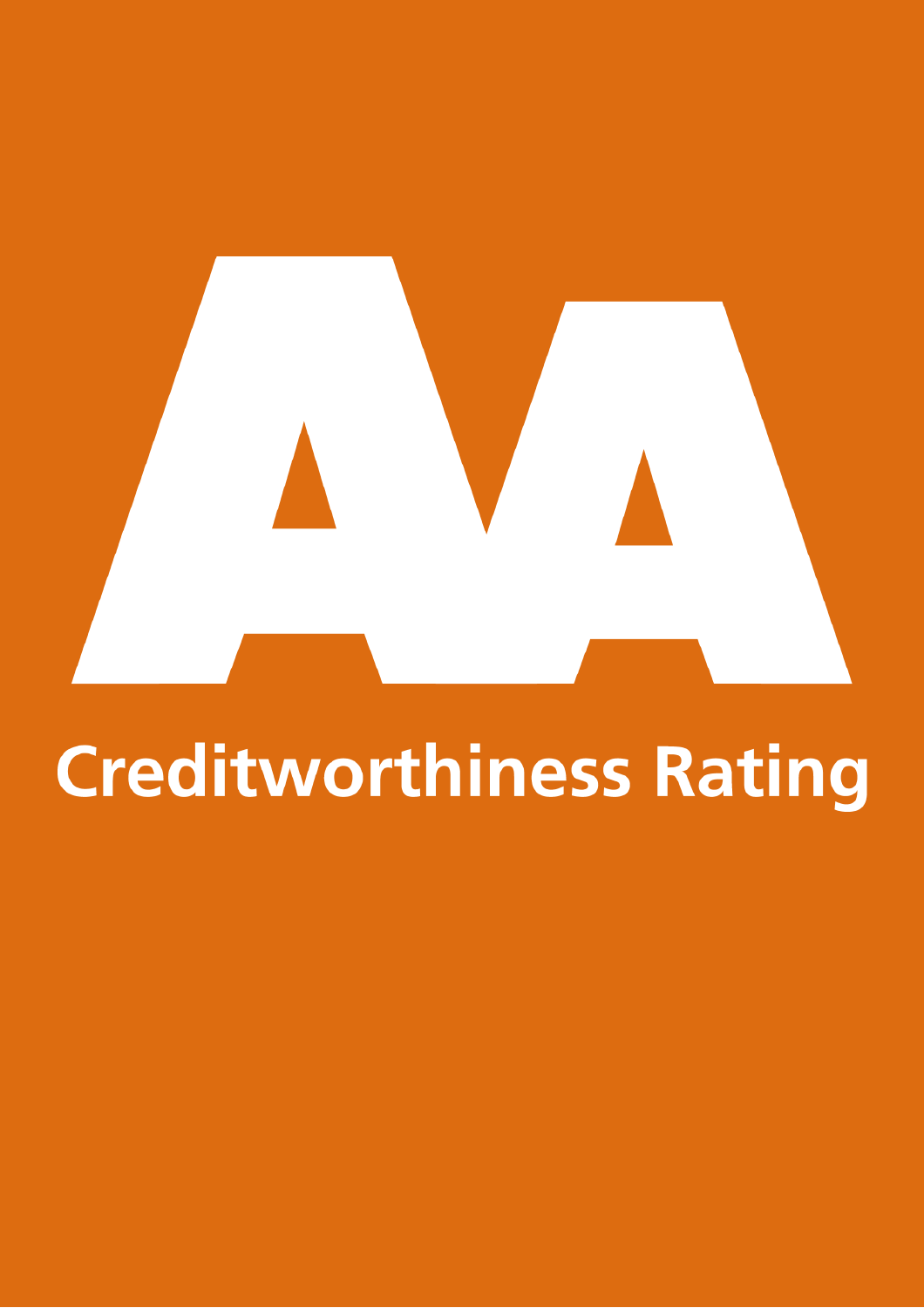### **Balance sheet**

| Data in $\epsilon$               | 2011             | 2012    | 2013        |
|----------------------------------|------------------|---------|-------------|
| <b>ASSETS</b>                    |                  |         |             |
| <b>Non-current assets</b>        | 127,379          | 115,790 | 88,333      |
| <b>Current assets</b>            | 473,387          | 454,987 | 578,268     |
| <b>Inventories</b>               | $\boldsymbol{0}$ | 20,122  | 69,130      |
| Short-term operating receivables | 212,335          | 203,521 | 197,768     |
| Cash and cash equivalents        | 27,678           | 80,590  | 21,863      |
|                                  |                  |         |             |
| <b>LIABILITIES</b>               |                  |         |             |
| <b>Equity</b>                    | 326,789          | 327,481 | 409,853     |
| <b>Provisions</b>                | 0                | 0       | $\mathbf 0$ |
| <b>Financial liabilities</b>     | 14,916           | 5,940   | 816         |
| <b>Operating liabilities</b>     | 260,060          | 239,595 | 257,742     |
| <b>Total liabilities</b>         | 601,765          | 573,016 | 668,411     |
| Employee                         | 10               | 14      | 13          |

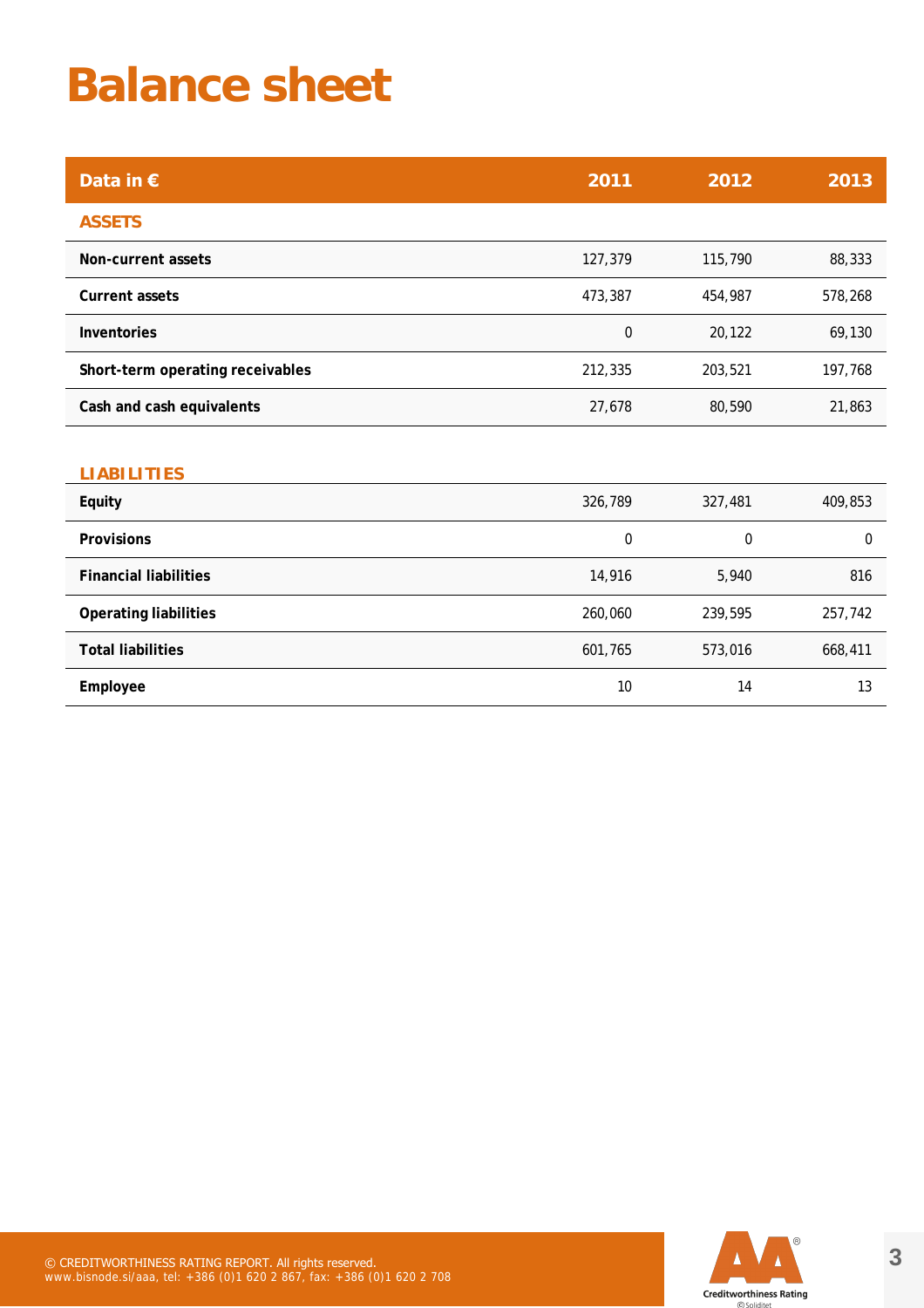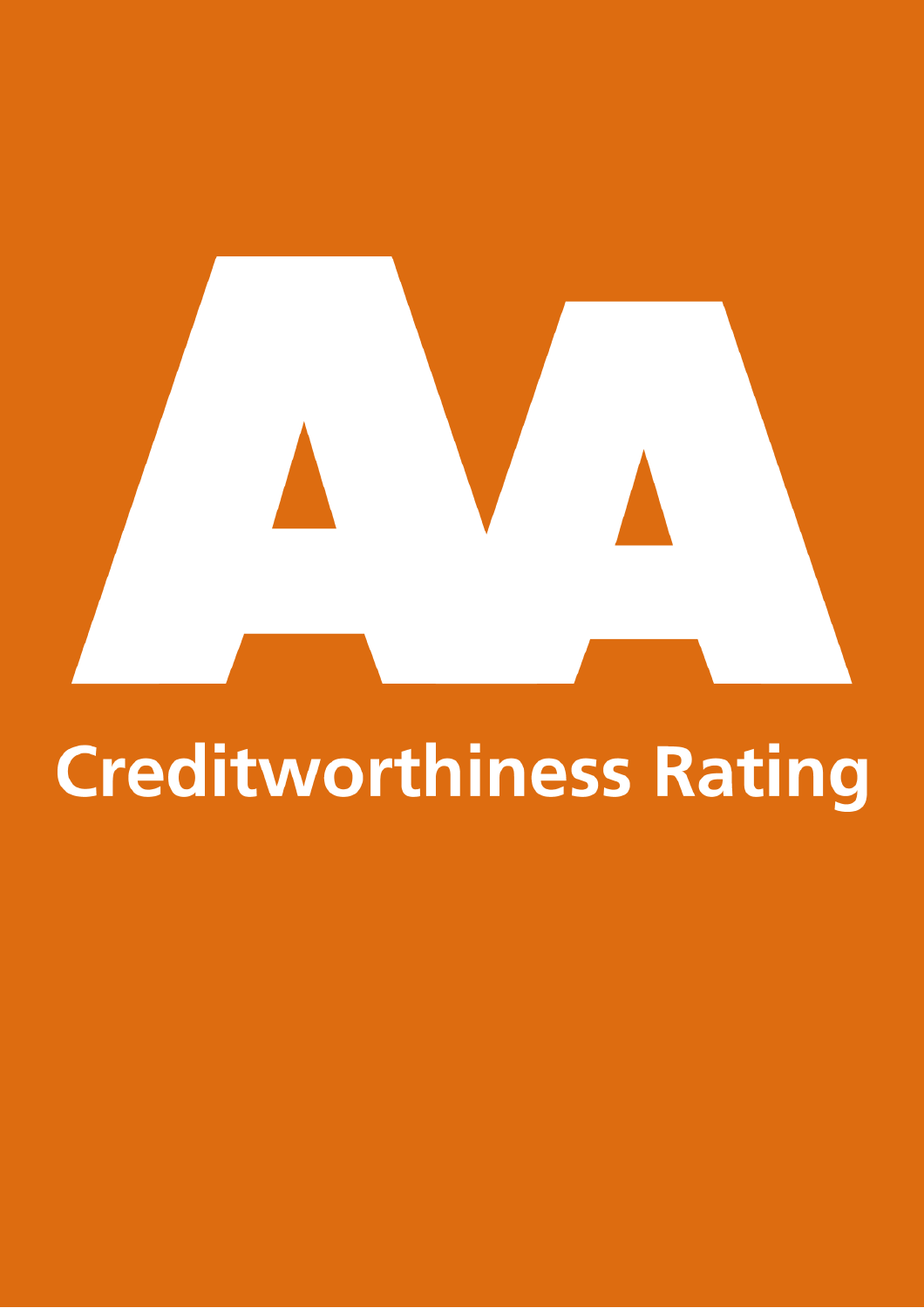### **Income Statement**

| Data in $\epsilon$                                                      | 2011      | 2012      | 2013      |
|-------------------------------------------------------------------------|-----------|-----------|-----------|
| Net sales revenue                                                       | 1,814,505 | 1,722,753 | 1,949,709 |
| Cost of goods, materials and services                                   | 1,342,582 | 1,200,670 | 1,358,229 |
| Labour costs                                                            | 281,788   | 363,905   | 384,679   |
| Write-offs                                                              | 30,612    | 42,591    | 45,829    |
| <b>Operating profit (EBIT)</b>                                          | 135,168   | 105,208   | 157,549   |
| Earnings before interest, taxes, depreciation and amortisation (EBITDA) | 165,780   | 147,799   | 203,378   |
| <b>Financial revenues</b>                                               | 5,419     | 9,485     | 12,179    |
| <b>Financial expenses</b>                                               | 1,214     | 720       | 488       |
| <b>Total revenues</b>                                                   | 1,822,132 | 1,732,502 | 1,963,313 |
| <b>Total expenses</b>                                                   | 1,680,846 | 1,618,272 | 1,792,653 |
| Net profit or loss for the period                                       | 114,081   | 94,759    | 142,371   |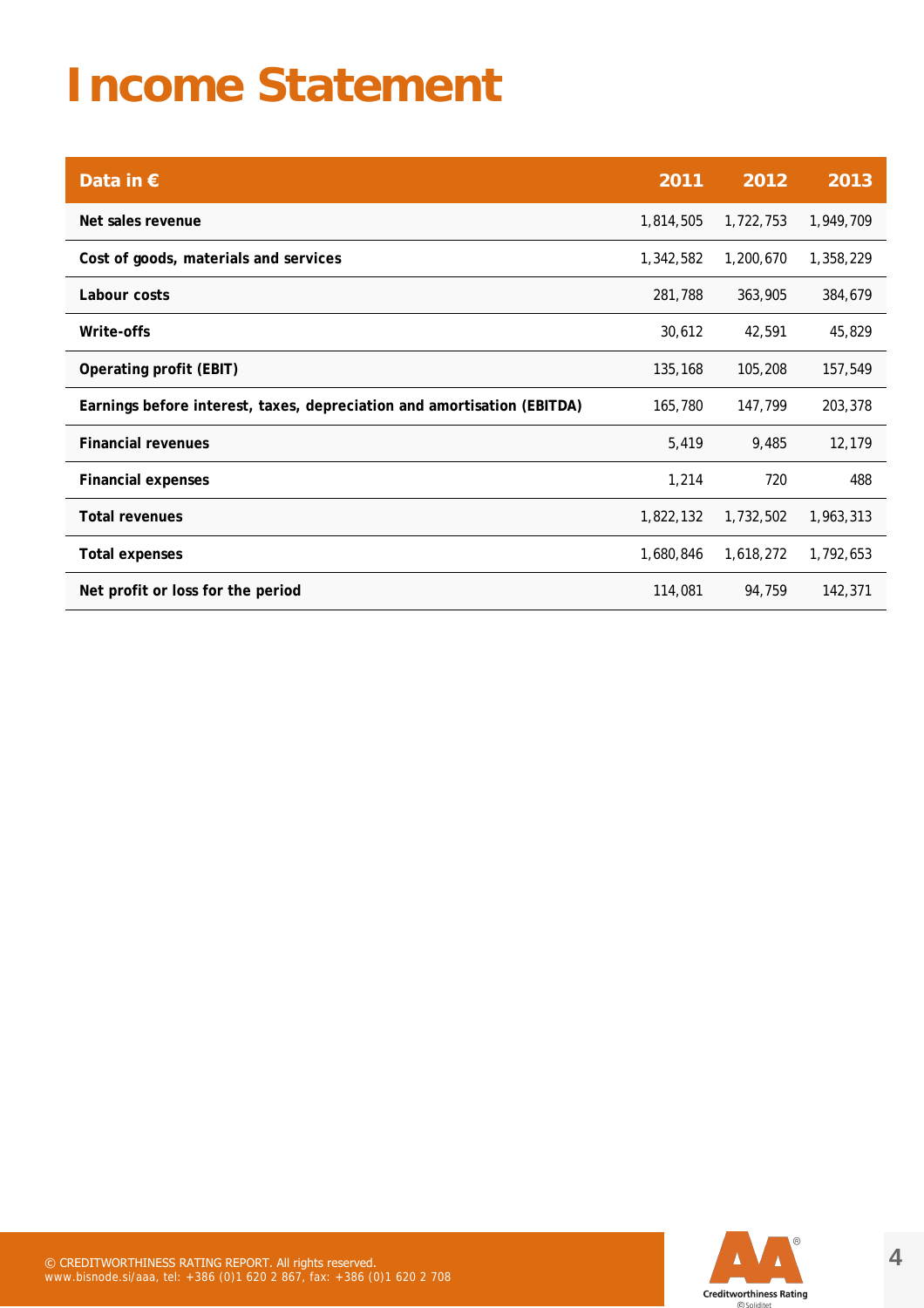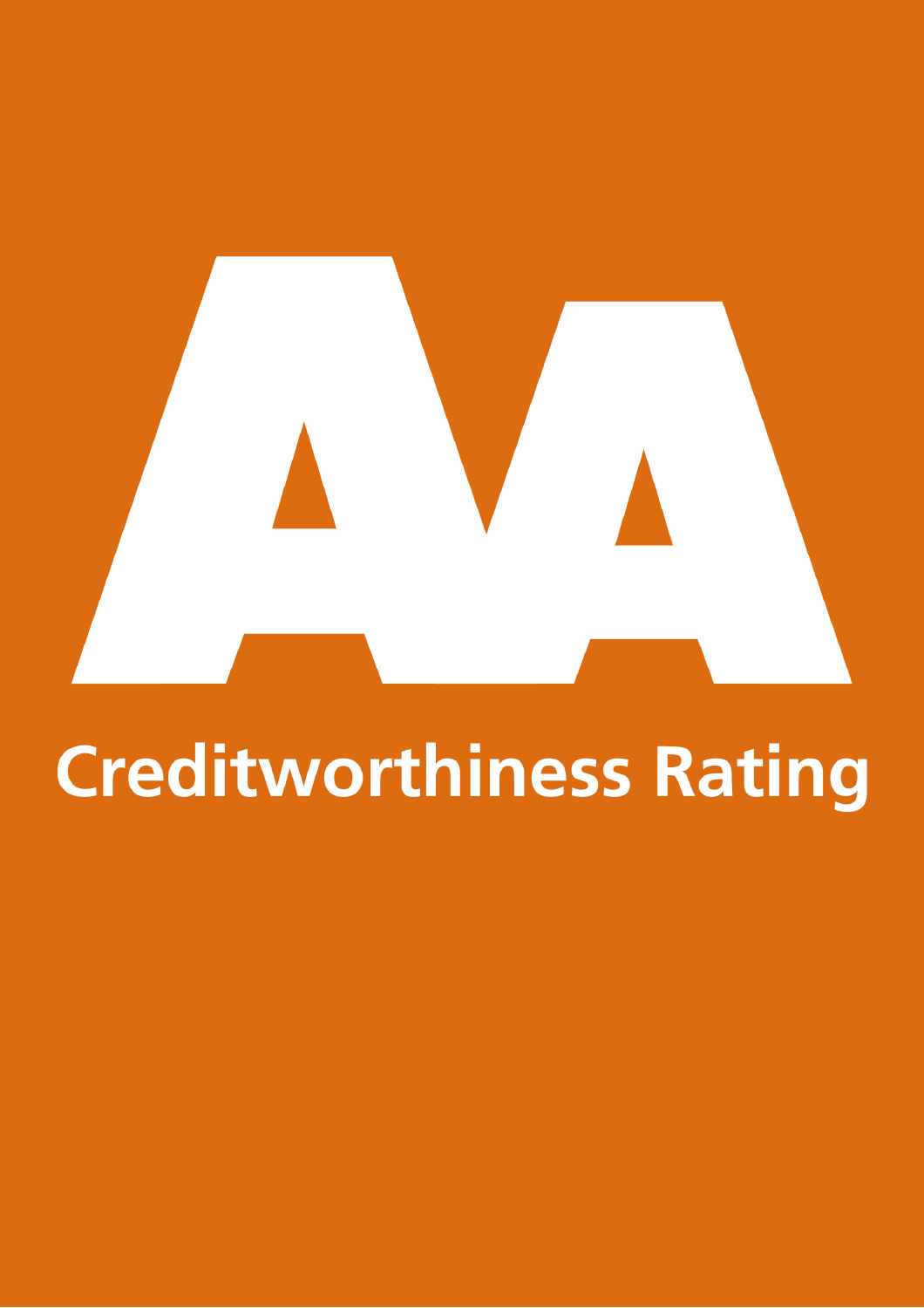### **Indicators**

|                                   | 2011  | 2012  | 2013  |
|-----------------------------------|-------|-------|-------|
| Participation rate of capital     | 54.31 | 57.15 | 61.32 |
| <b>Current liquidity ratio</b>    | 1.76  | 1.86  | 2.24  |
| Debt servicing                    | 0.09  | 0.08  | 0.10  |
| Credit exposure                   | 0.12  | 0.12  | 0.10  |
| Working capital turnover          | 6.46  | 5.79  | 5.89  |
| Net return on total revenues      | 6.26  | 5.47  | 7.25  |
| Net return on assets              | 19.82 | 16.13 | 22.94 |
| Net return on equity              | 37.07 | 28.97 | 38.62 |
| Net profit margin                 | 6.29  | 5.50  | 7.30  |
| Share of fixed assets in assets   | 20.68 | 19.69 | 12.77 |
| Share of current assets in assets | 39.72 | 52.70 | 42.93 |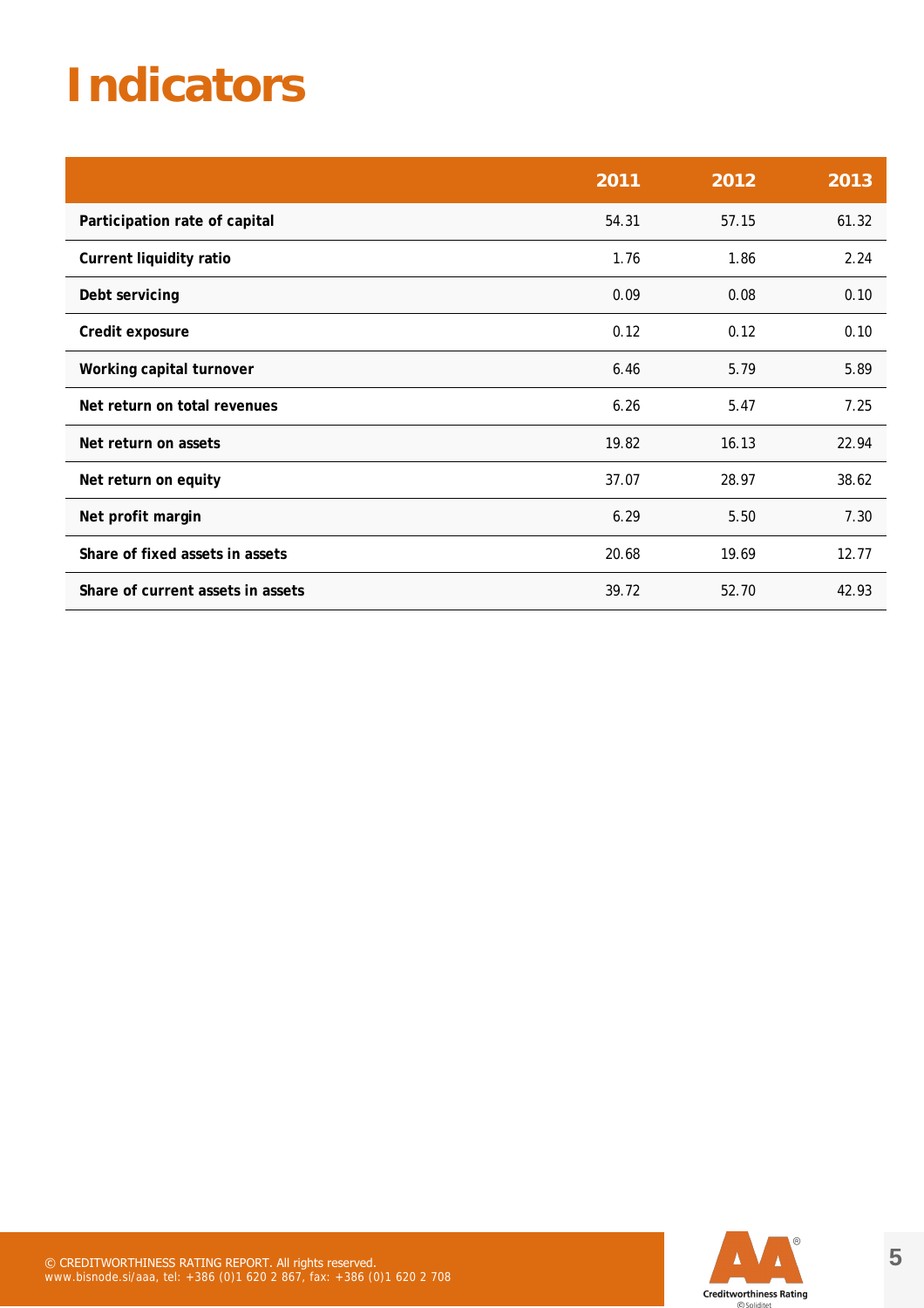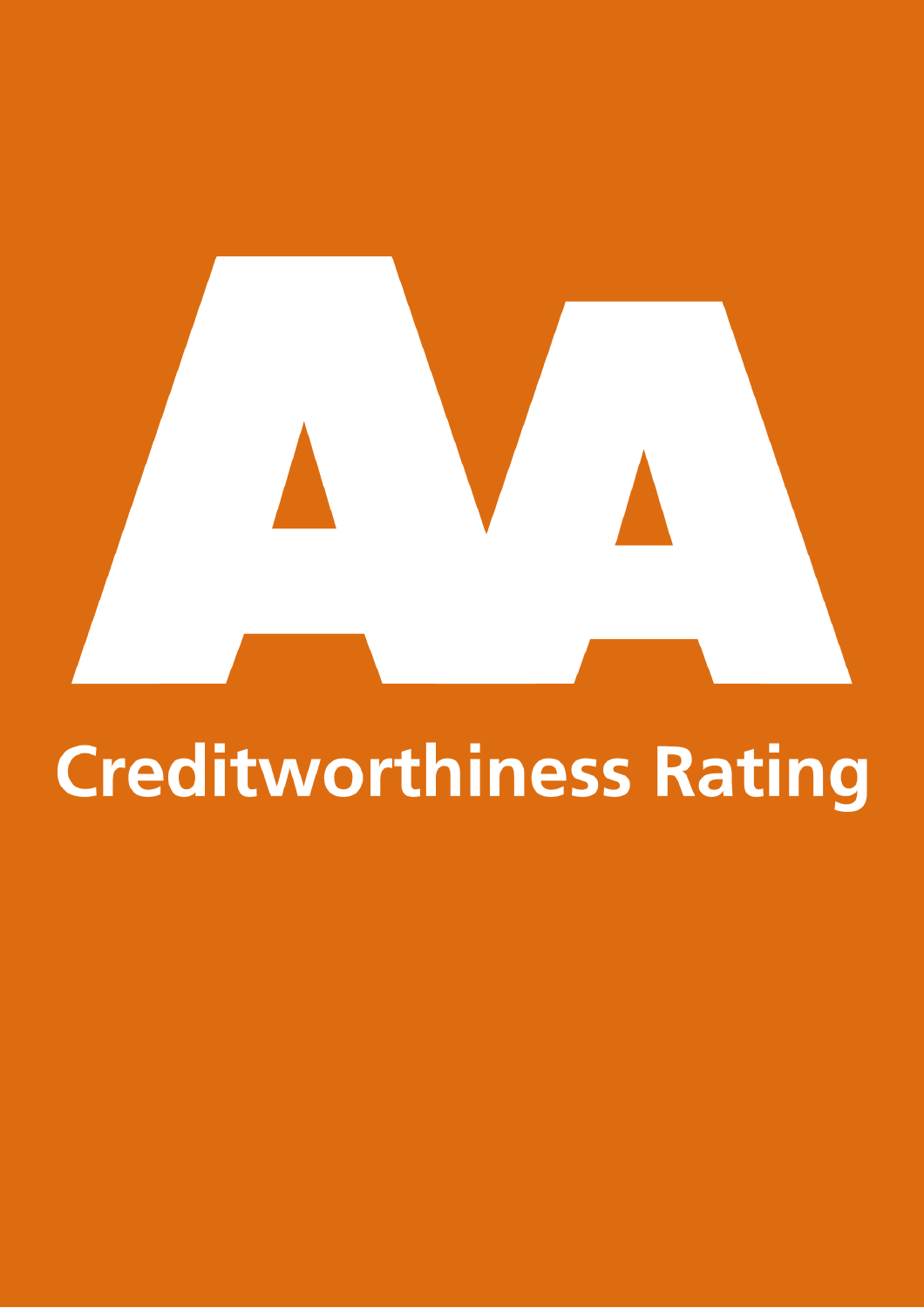### **Graphic analysis**

### **Participation rate of liabilities**



The participation rate of liabilities tells us the amount of assets financed by foreign capital. The higher the ratio, the better the company uses foreign sources for its financing (current and non-current liabilities). As a rule, foreign financing is cheaper than financing from own resources.

#### Calculation ratios

Participation rate of liabilities =  $\frac{Financial \text{ and operating liabilities}}{Lishilities} \times 100$ **Liabilities** 

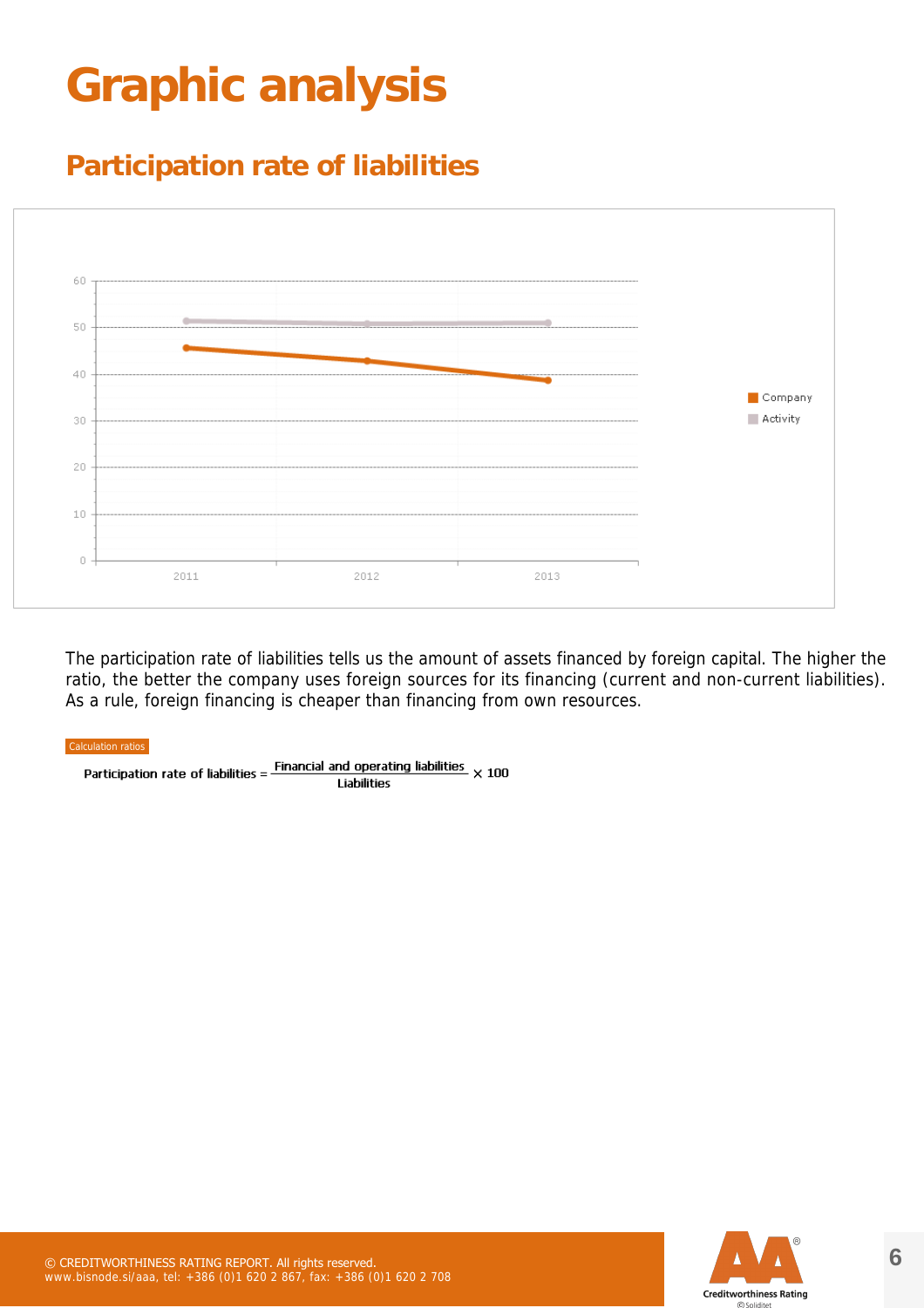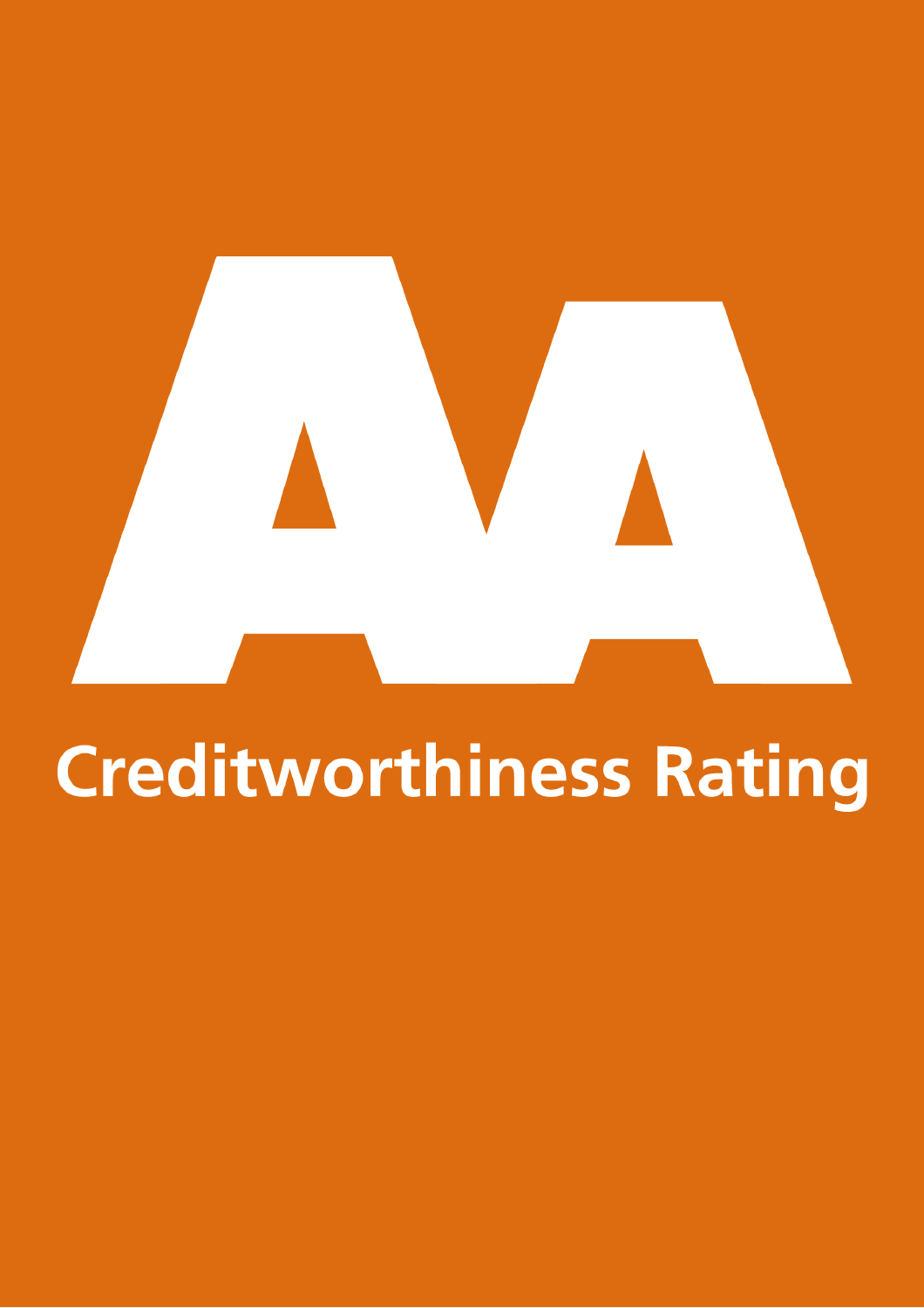### **Liquidity ratio**



The liquidity ratio tells us the the coverage of current liabilities by current assets. The higher the value of the ratio, the easier it is for the company to settle its current liabilities. Liquidity is the company's ability to have at its disposal, within a short period of time, adequate liquid assets for timely payment of due liabilities.

#### Calculation ratios

Current assets Liquidity ratio (Quick ratio) = **Current liabilities** 

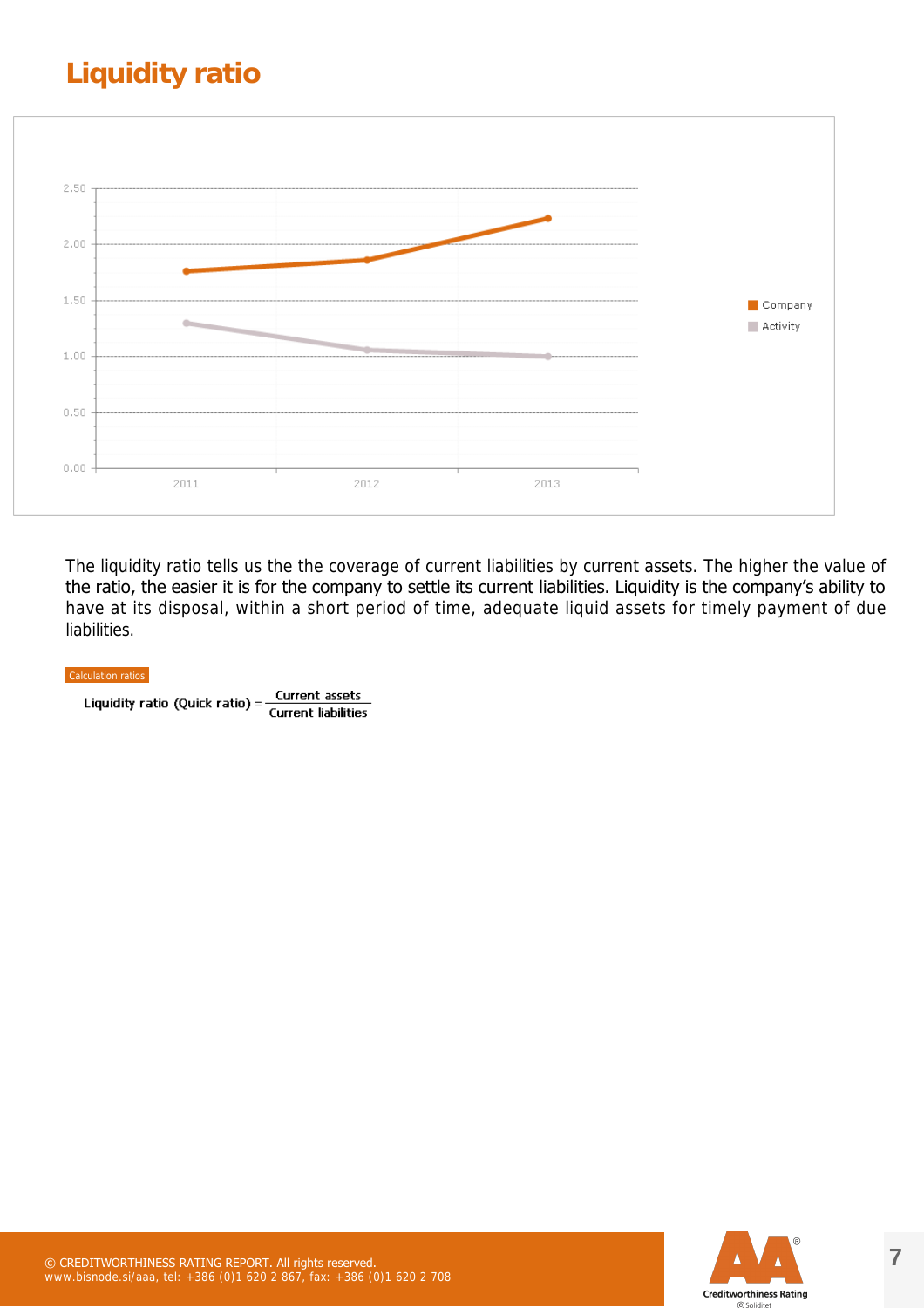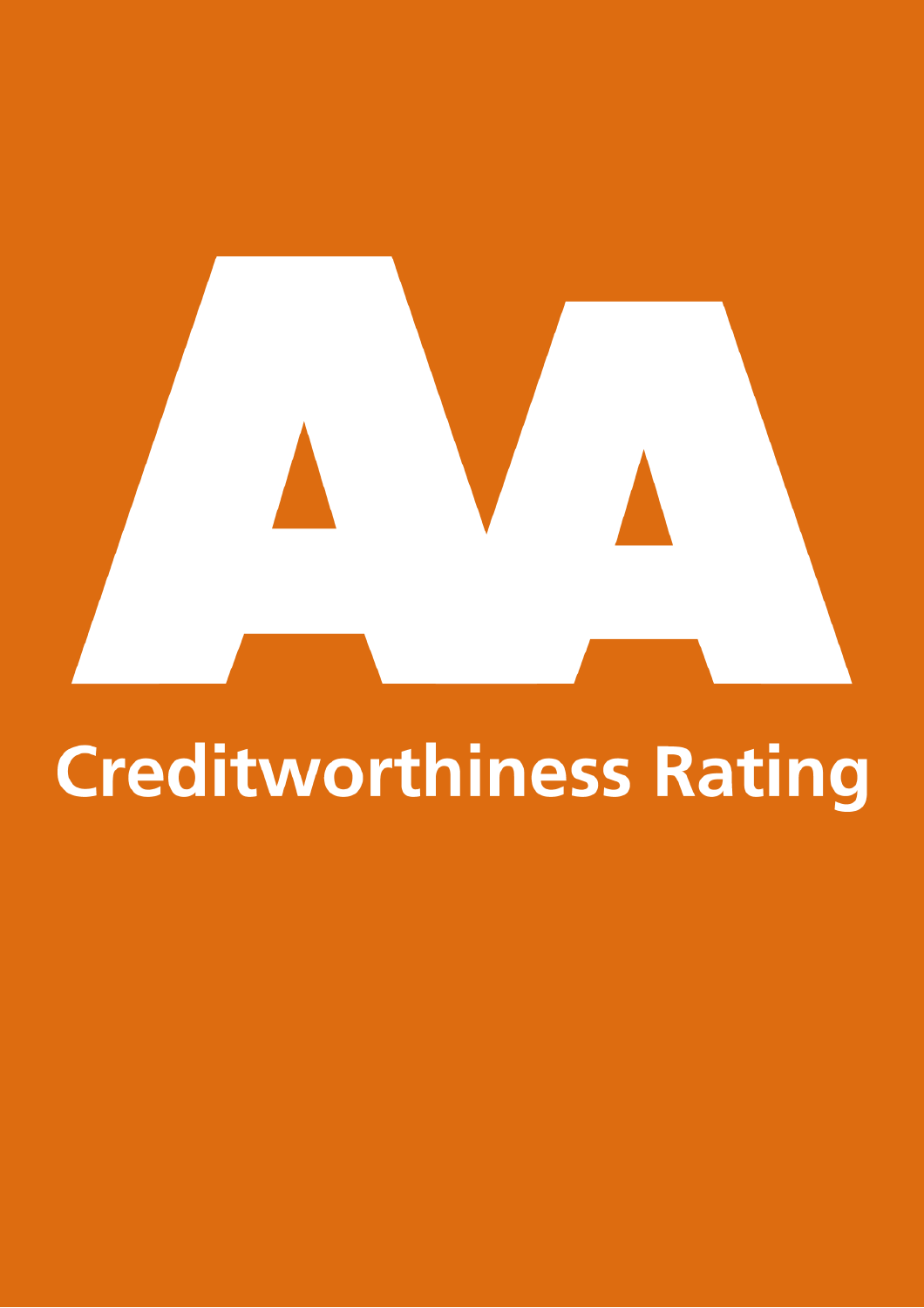#### **Assets turnover ratio**



The ratio measures the share of total revenues in assets and tells us the amount of total revenues generated by the company with the available assets. The higher the value of the ratio, the better the performance of the company and the shorter its turnover. The shorter the turnover, the better the liquidity of the company and the smaller the probability that it would experience liquidity problems. A shorter turnover means that assets require less time to be converted from non-liquid to liquid state.

Total revenues (Sales) Assets turnover ratio = (Assets last year + Assets previous year) / 2

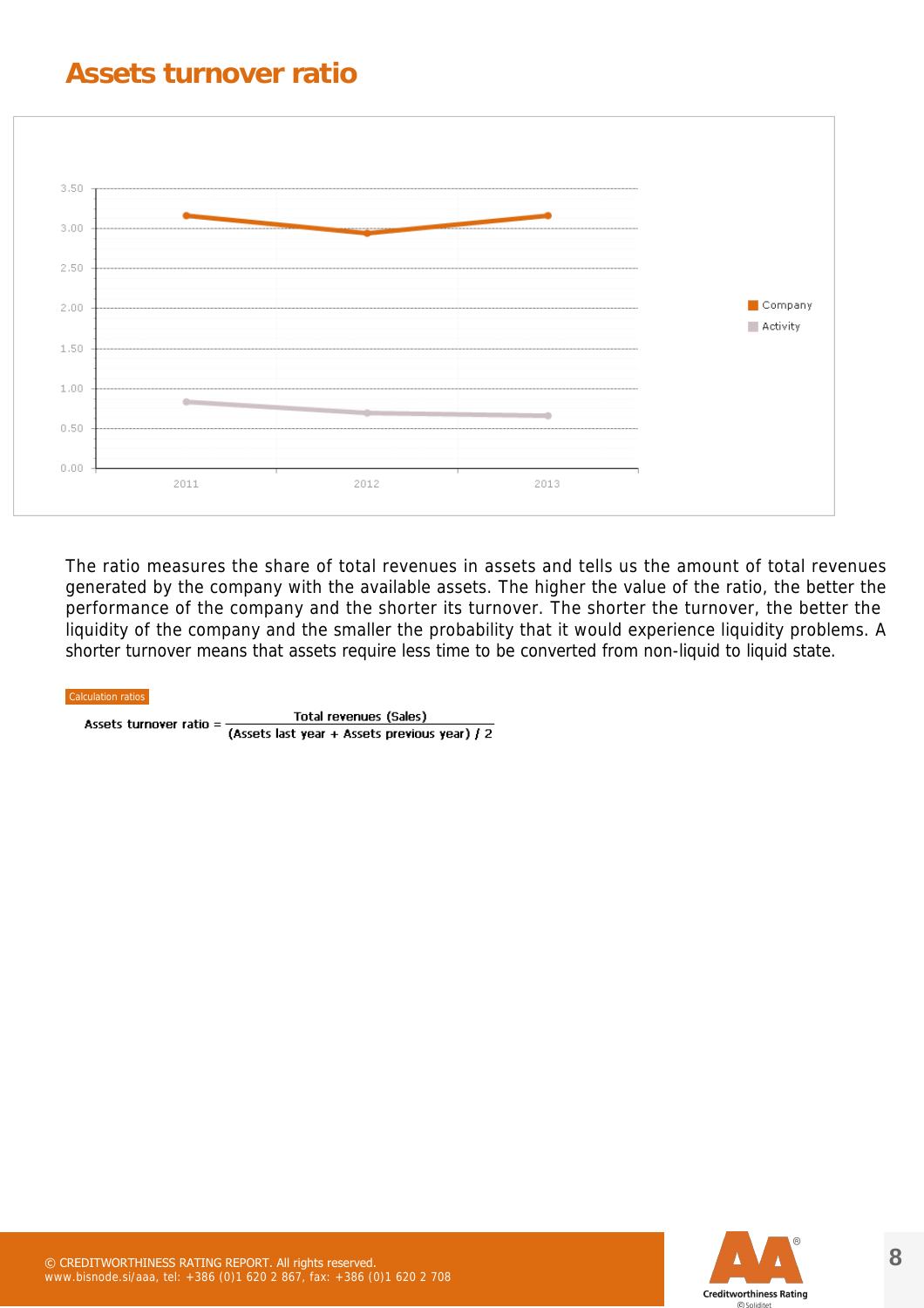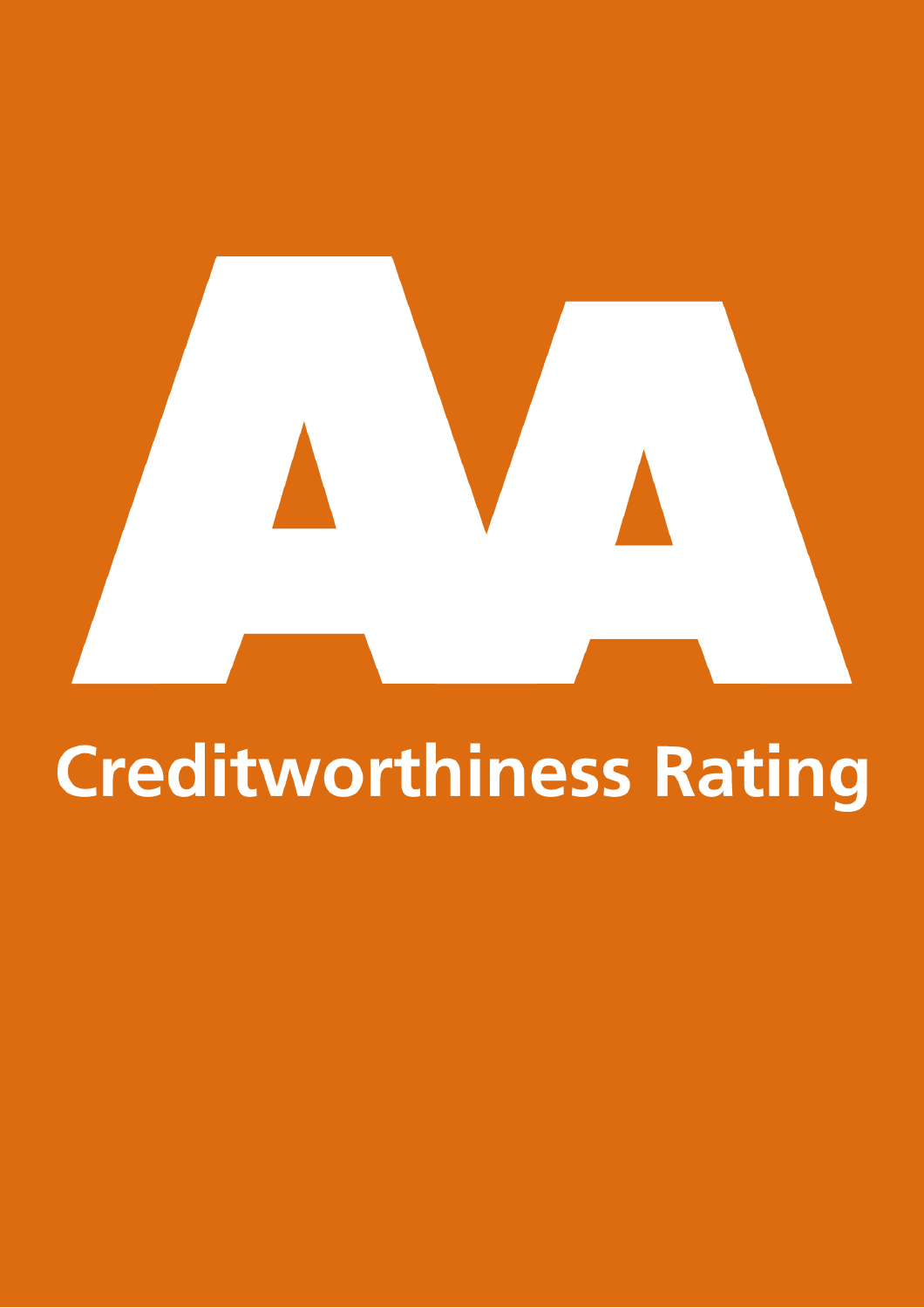### **Methodology**

The methodology for assessing creditworthiness rating is based on statistical models which forecast the probability of bankruptcy, deletion and blocking in the next twelve months of the entity's business operations.

The statistical models were based on the financial ratios of entity operations (indebtedness, liquidity, performance and efficiency) in the last three years and on the basis of negative events (bankruptcy, deletion, blocking) in the selected period.

In order to achieve a more adequate comparison of the values obtained between the entities, the financial ratios were normalised on the basis of the size of assets or total revenues.

The results of statistical analyses have shown that entities with relatively lower share of debt in financing are less likely to face bankruptcy, deletion or long-term blocking of transaction accounts in the next 12 months.



#### Participation rate of liabilities

Size of ratio. Segments are normalised by amount of revenues.

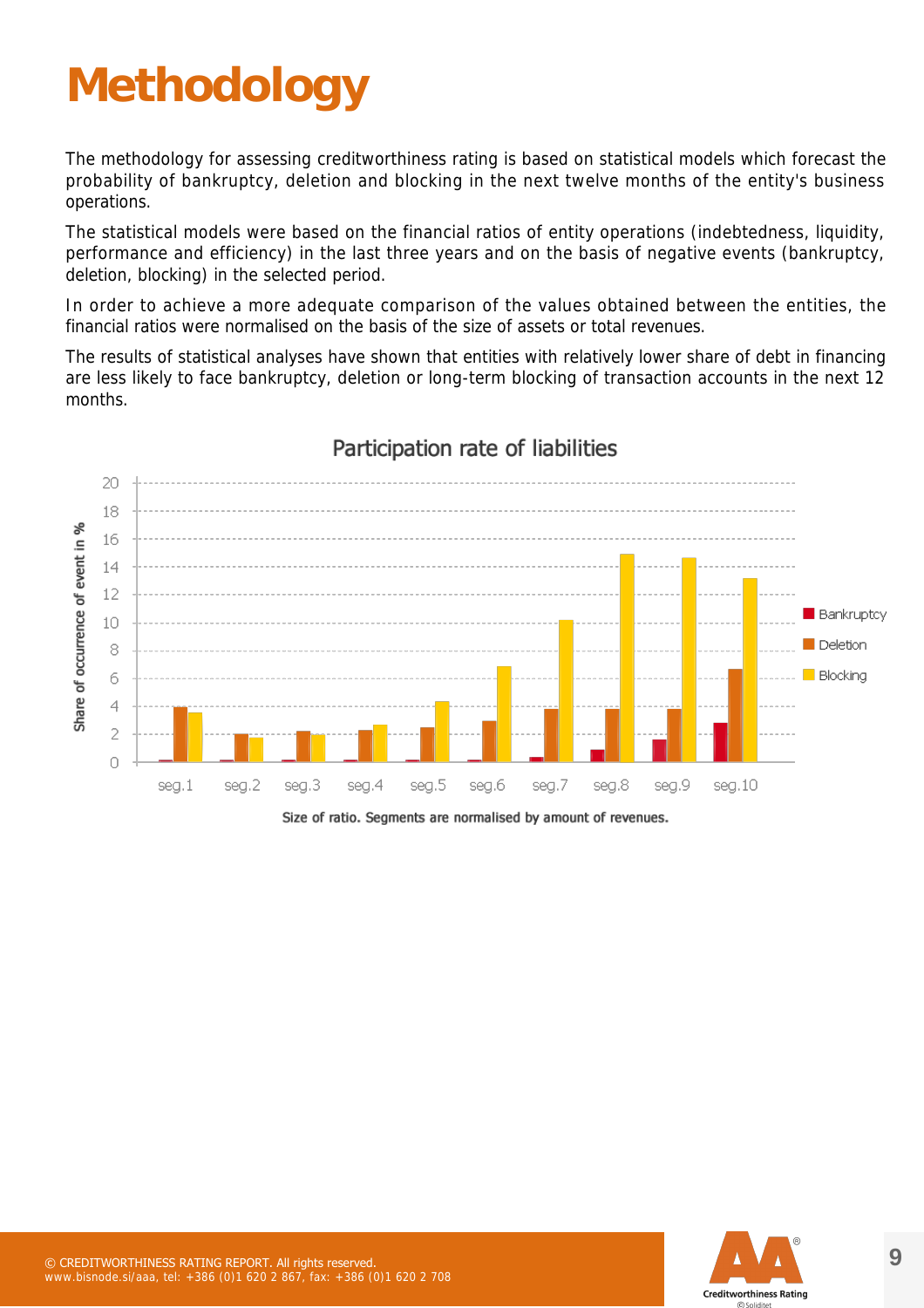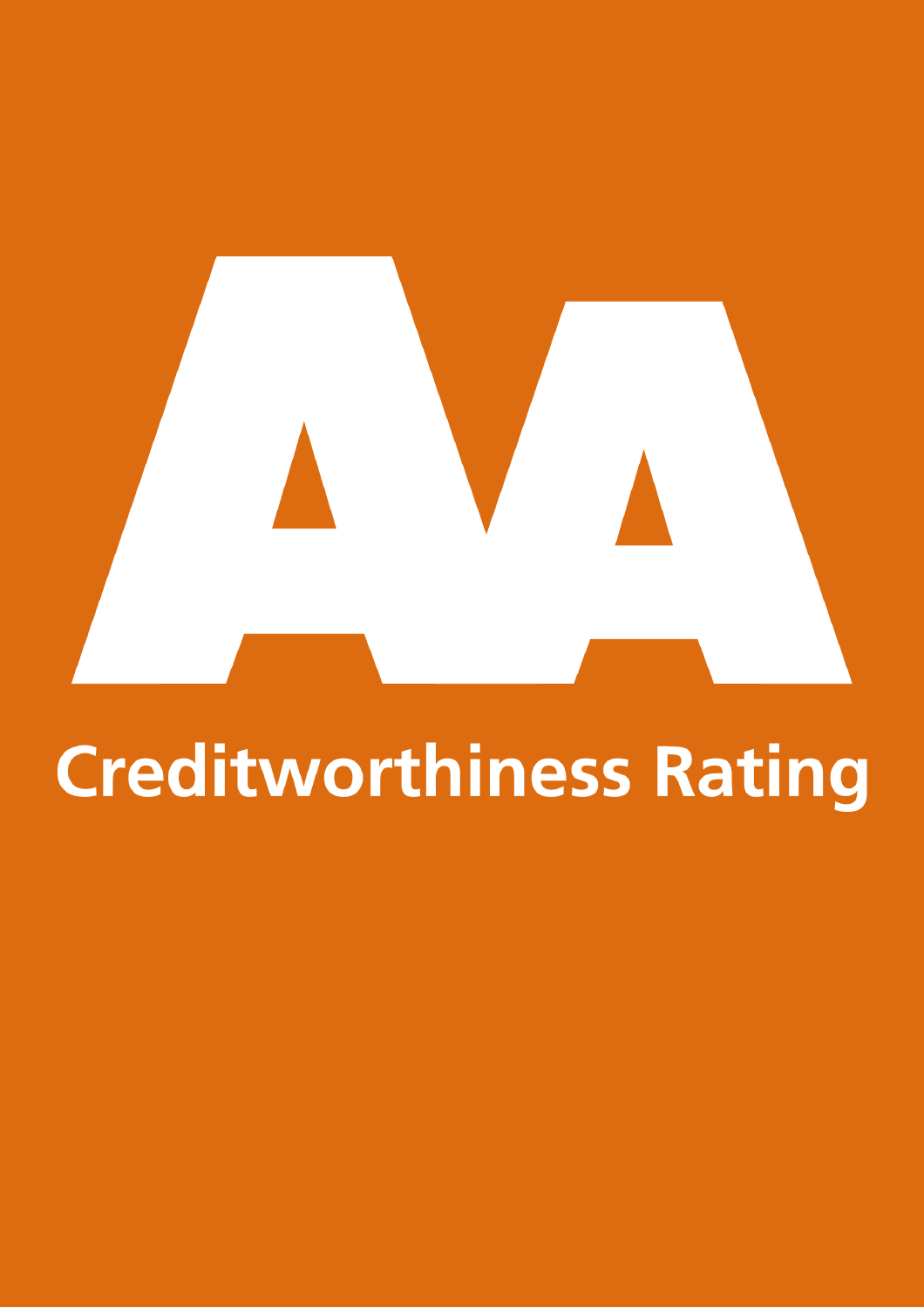Entities with a higher liquidity ratio are also less risky.



Liquidity ratio

There is lower risk of bankruptcy and deletion in entities recording a higher assets turnover ratio.



#### Assets turnover ratio

Size of ratio. Segments are normalised by amount of revenues.

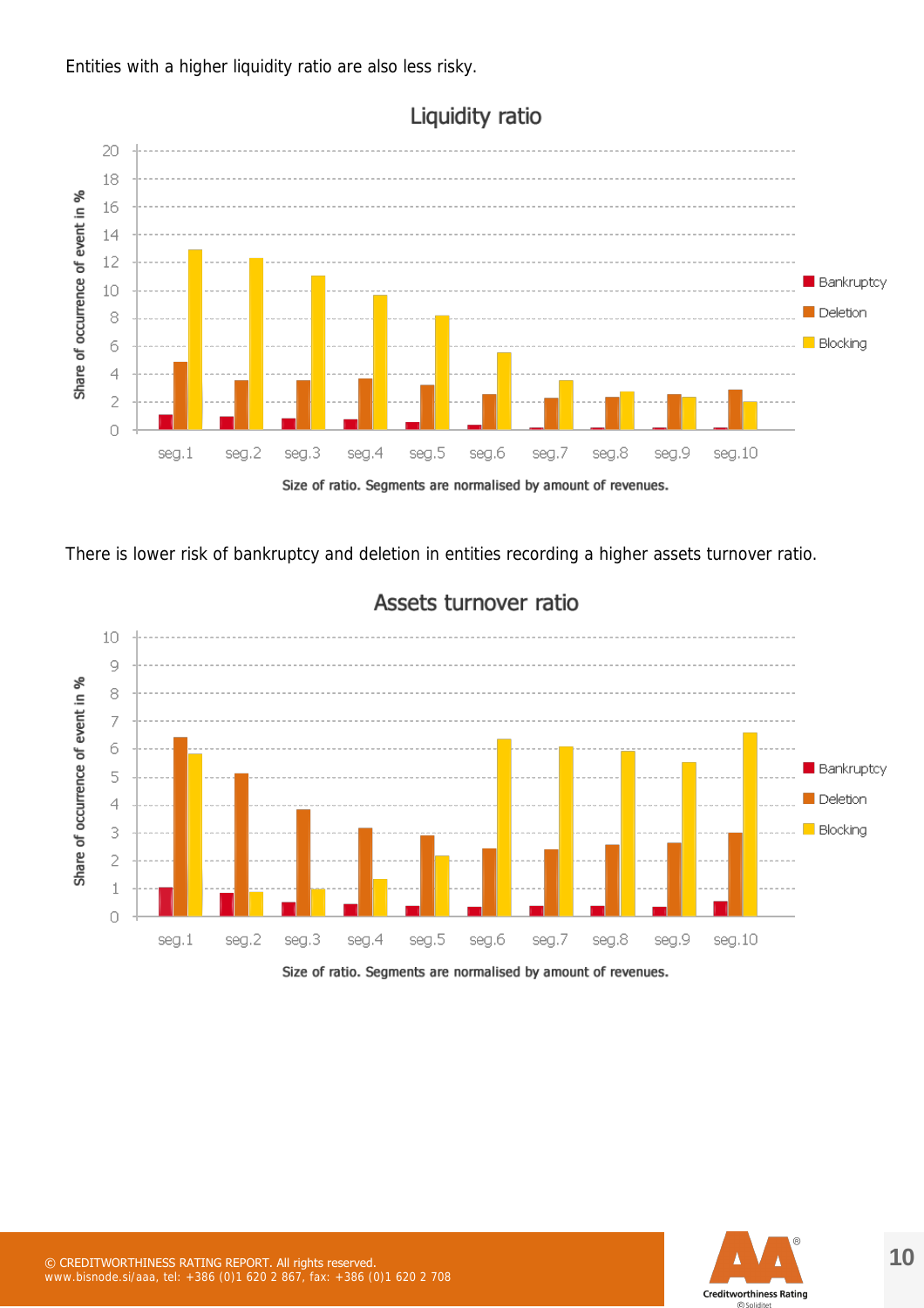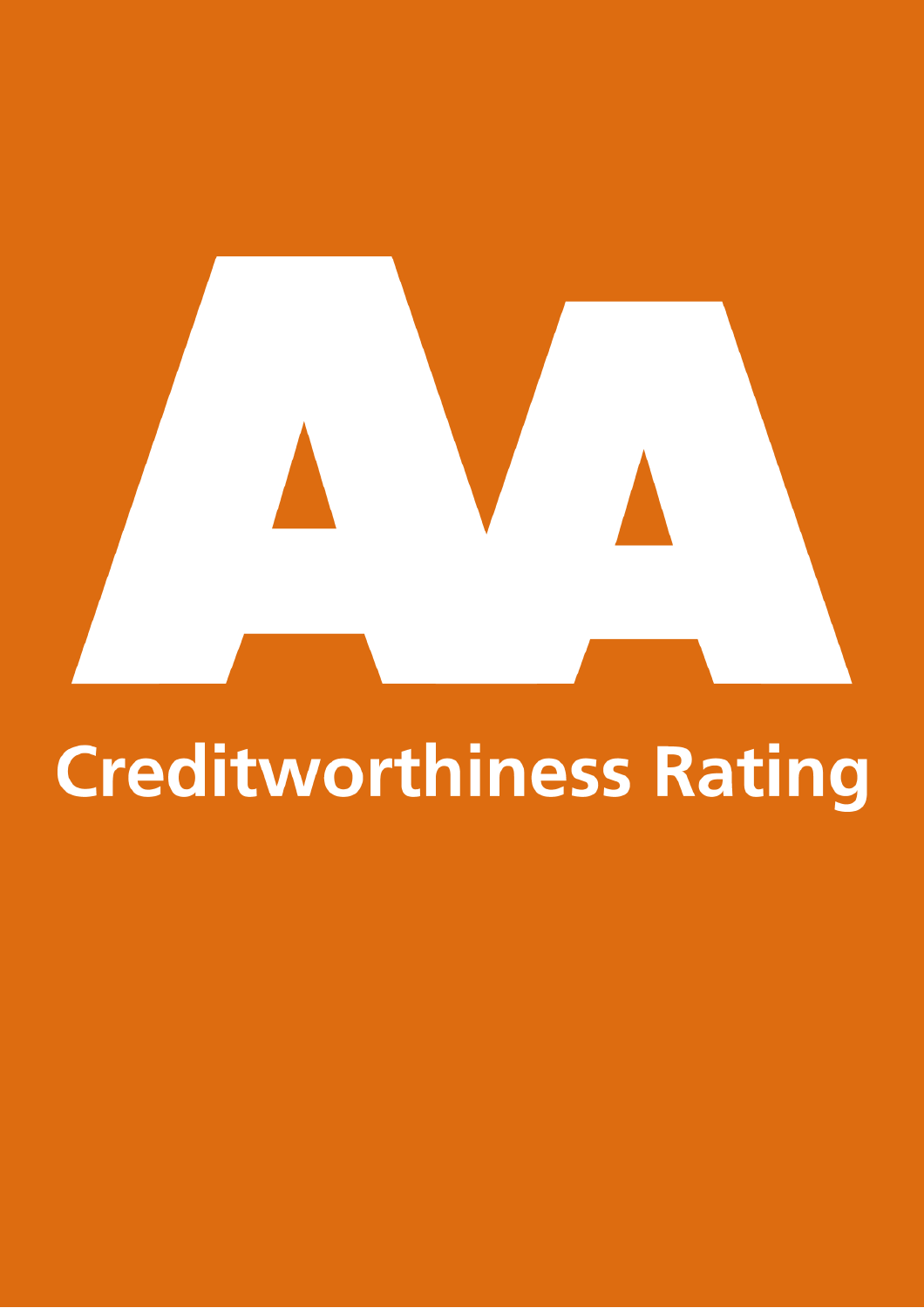### **Statistics**

In our analysis, we compared the entities with the AA creditworthiness rating and the total population of economic operators: companies, sole proprietors and cooperatives.

The comparison of populations by age of entities shows that AA creditworthiness rating is achieved by older companies.



The comparison of entities by number of employees shows that those with 0 to 99 employees are more likely to achieve AA creditworthiness rating.



#### Distribution by number of employees

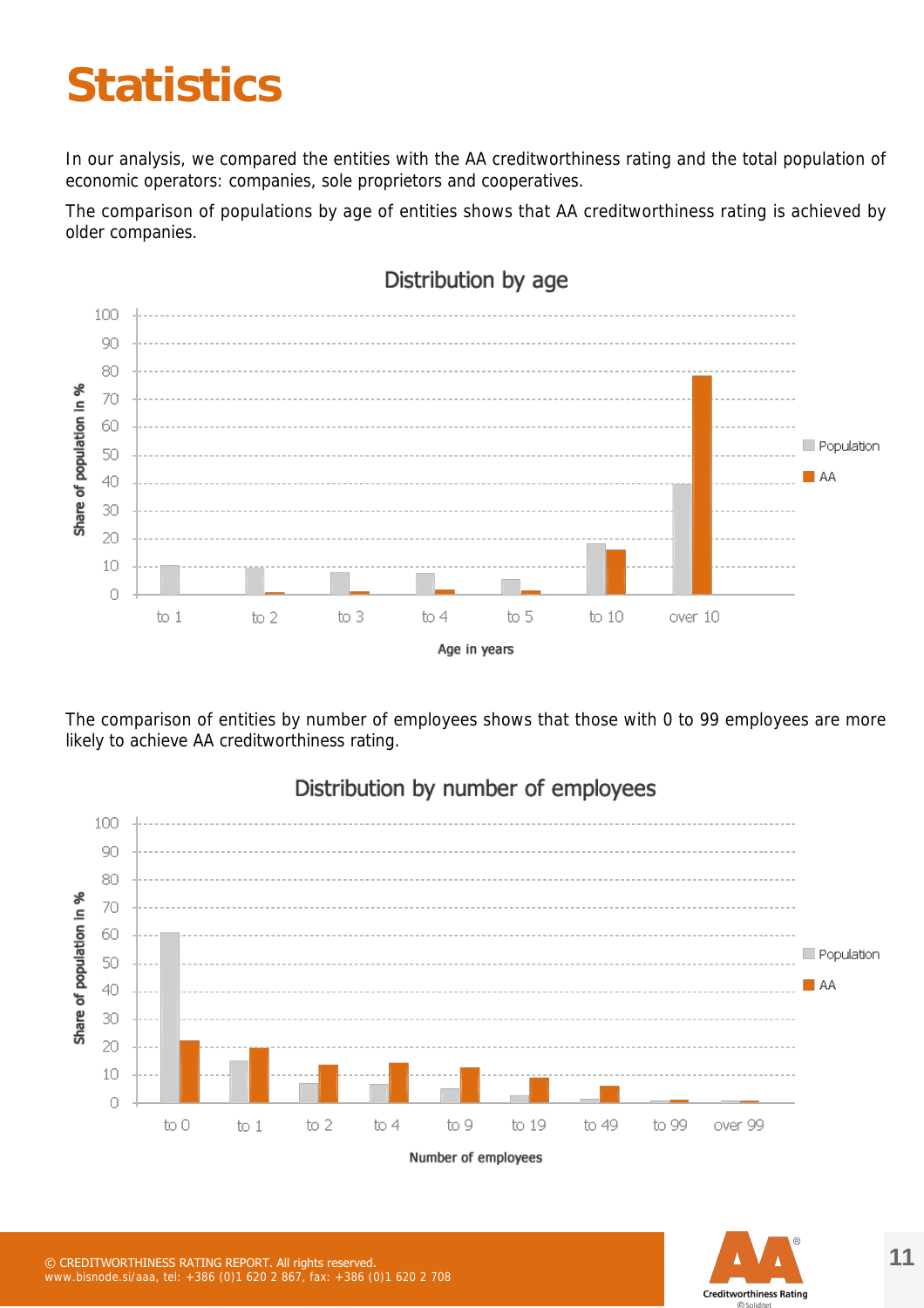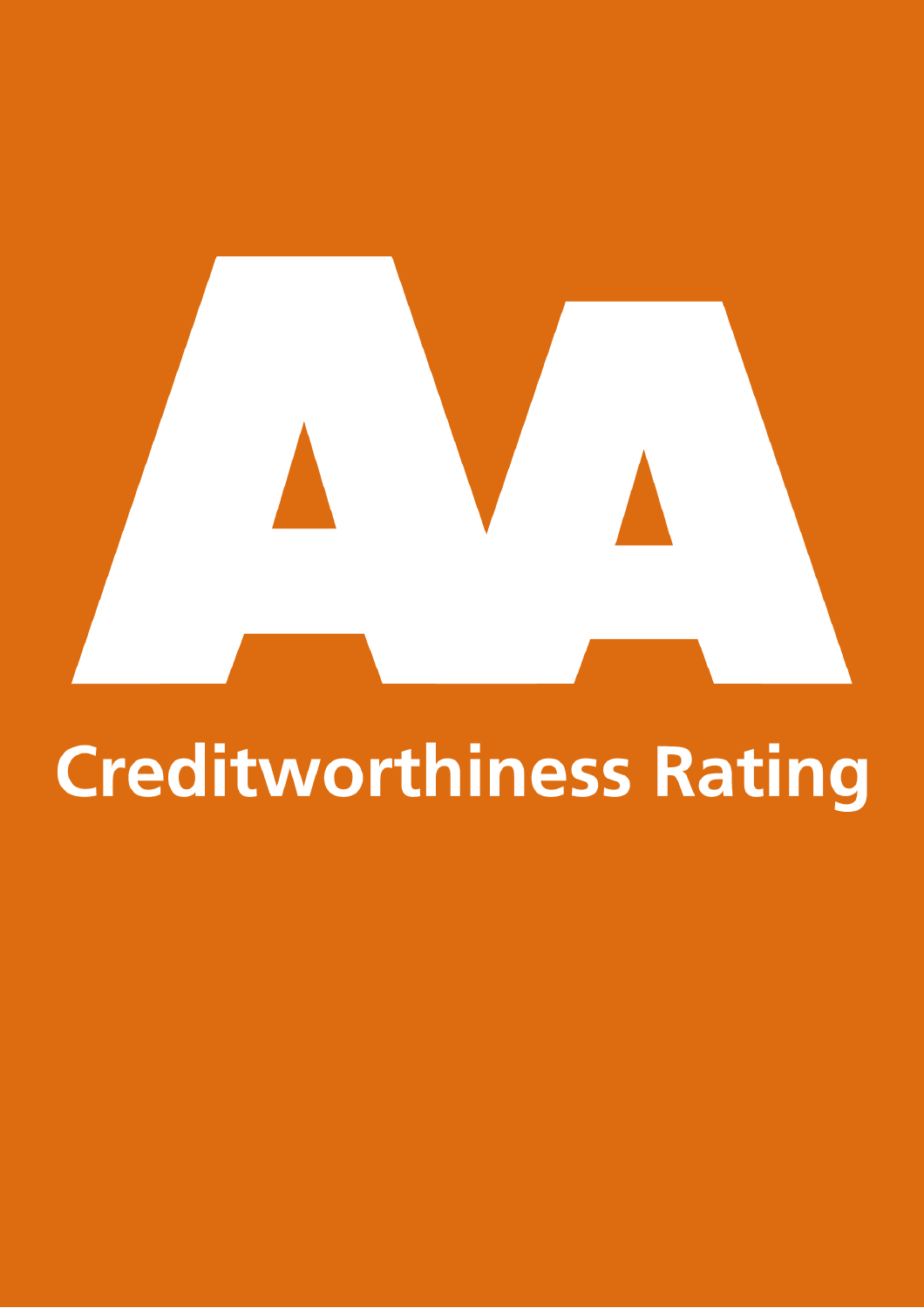The overview of the distribution of populations in terms of the size of total revenues reveals that entities with annual revenues above EUR 37.000 prevail in the population with AA creditworthiness rating.



Distribution by total revenues

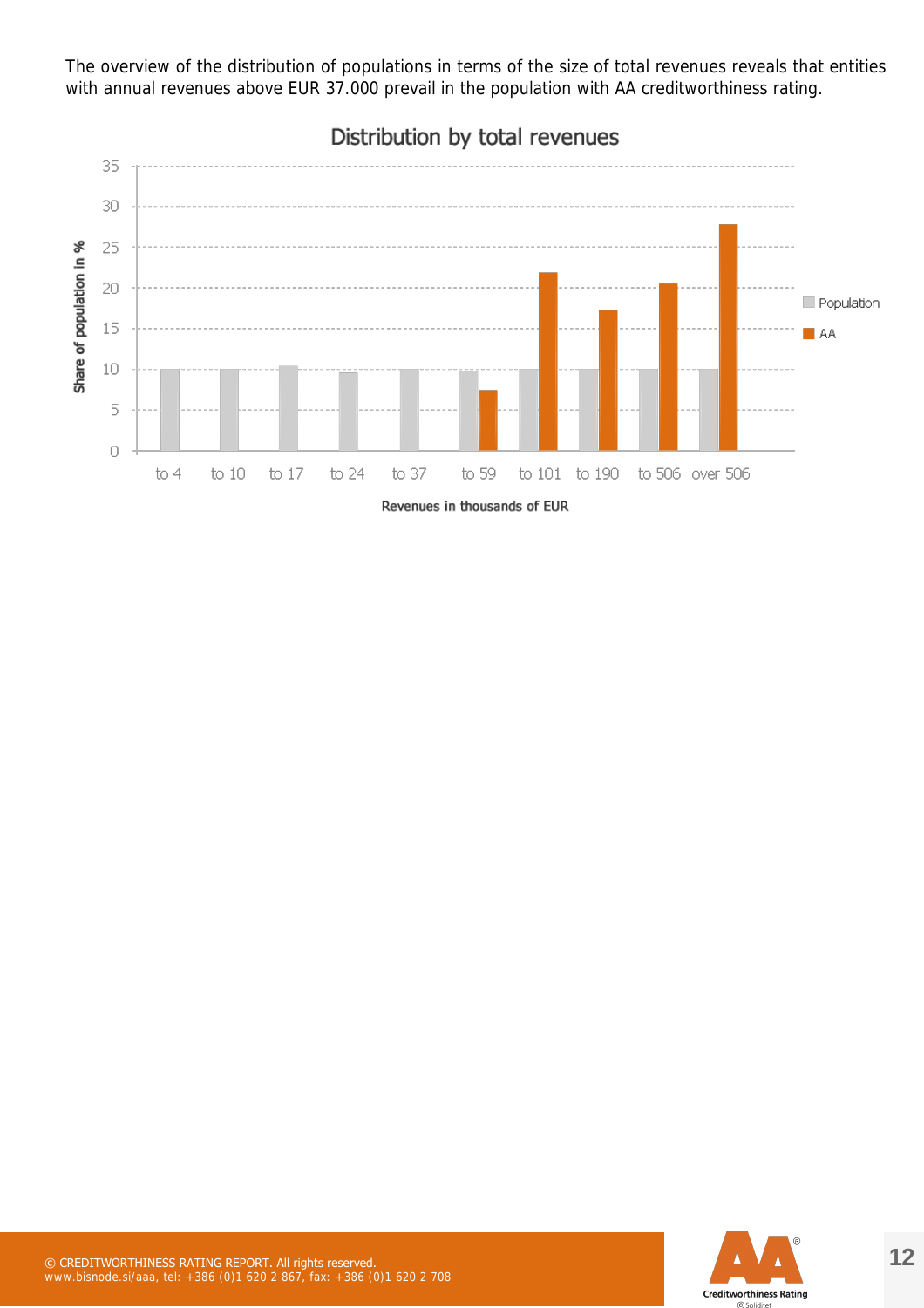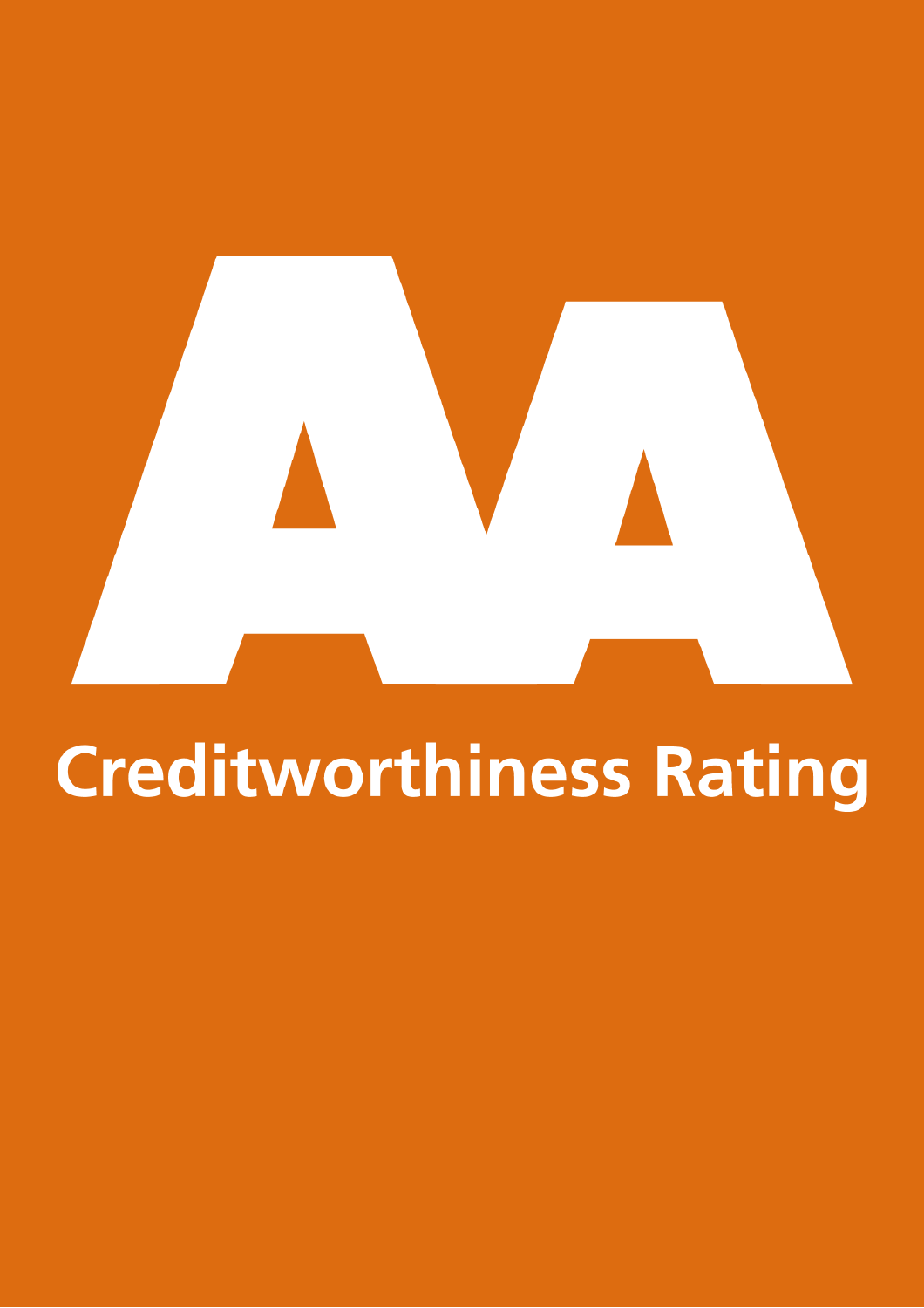### **About Bisnode**

Bisnode, družba za medije ter poslovne in bonitetne informacije, d.o.o., is the leading provider of **digital** business information in the Slovene business sphere. Bisnode is part of the international group Bisnode AB, the largest European provider of business and credit rating information with the registered office in Stockholm, Sweden.

The company Bisnode Slovenia is aware of the market needs. We develop business and information tools that can be used to make a comprehensive **assessment of market risk** and that of individual subjects. We meet the needs of the users for simple, up-to-date and user-friendly tools.

We have been a trustworthy partner for SMES and large companies, banks, insurance companies and leasing companies for 17 years. We participate in major business events (Young Manager of the Year selection, Gazelle - selection of the best fast-growing companies, etc.). We are also the source of data for analyses and lists for business newspapers and magazines.

Bisnode provides constructive credit **(Bonitete.si, Credit Check, Solvis, AAA)**, business **(Gvin.com, IBON, Public tenders and data services)** and marketing solutions **(Kompass and iPiS Marketing Manager)**, which help the customers increase the sale and reduce the risk, and offer the best business solutions. Bisnode is a source of high-quality business data that offer the best solutions and meet the needs and requirements of our time.

The guiding principle of our company is the rule of fairness, based on our values as a company for media, business and rating information. The companies in the Bisnode Group are publishers, newspaper agencies or filters for business information within the established framework of the freedom of press and speech. Our society depends on free supply of information and knowledge and the companies in the Bisnode Group play a key role in this.